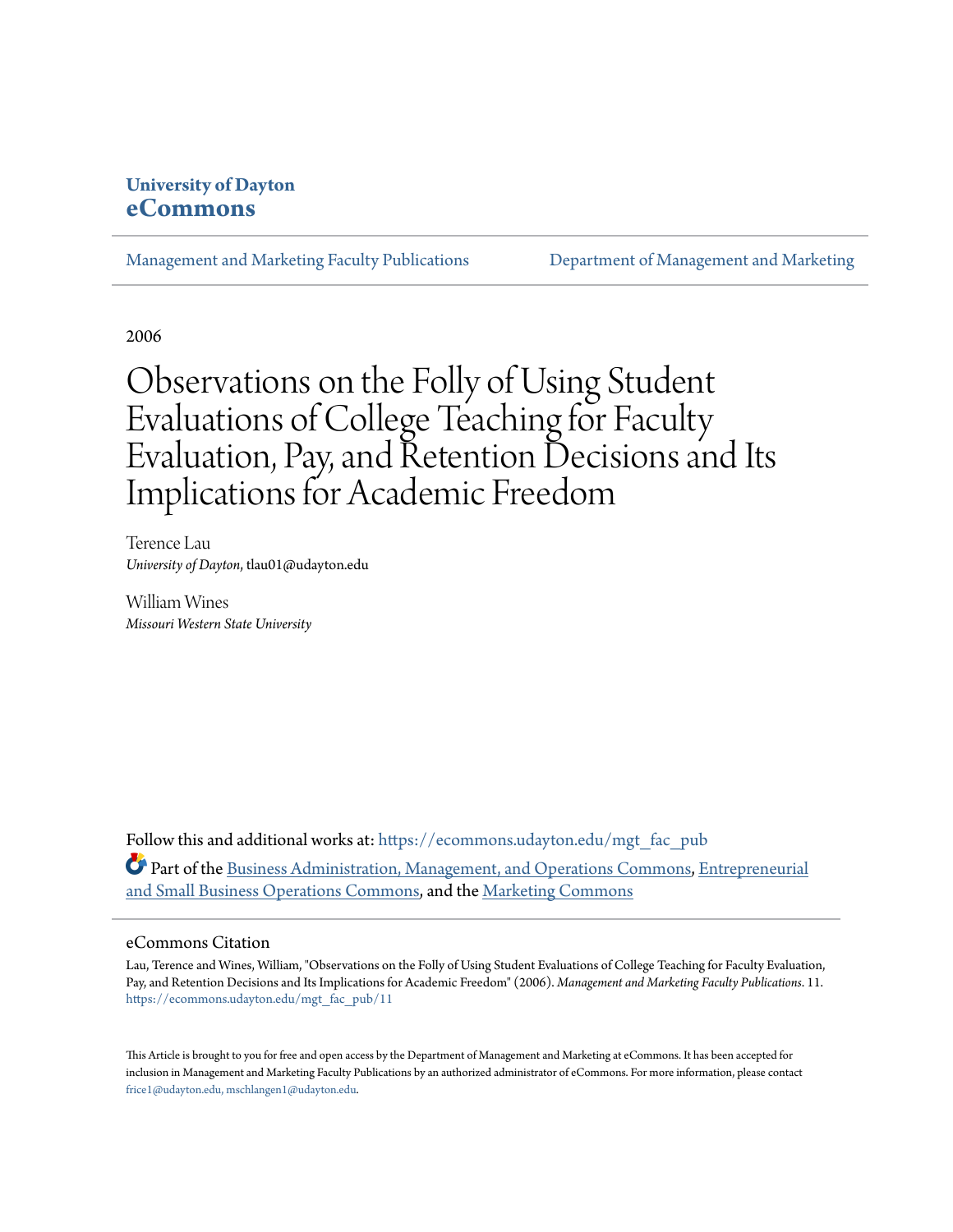# OBSERVATIONS ON THE FOLLY OF USING STUDENT EVALUATIONS OF COLLEGE TEACHING FOR FACULTY EVALUATION, PAY, AND RETENTION DECISIONS AND ITS IMPLICATIONS FOR ACADEMIC FREEDOM

# WILLIAM ARTHUR WINES \* TERENCE J. LAU \*\*

#### ABSTRACT

Research on student teaching evaluations is vast. An examination of this research demonstrates wide disagreements but also substantial consensus of authority for the proposition that student evaluations should be used only with extreme care, if at all, in making personnel decisions. A number of reasons cause administrators to use teaching evaluations for personnel decisions.The literature, however, is virtually unanimous in its condemnation of norming student evaluations in order to rank classroom performances. Current cases on academic freedom indicate some retrenchment by the Circuits from broader pronouncements in earlier Supreme Court cases. This paper concludes that the use of non-validated student evaluations alone without any other criteria for teaching effectiveness raises substantial problems in faculty retention and promotion decisions. It also suggests that such an approach in the right case might violate academic freedom and the First Amendment.

> *Fifty years ago, students at Harvard University and the University of California, Berkeley, were publishing guides rating teachers and courses.*

<sup>\*</sup> © 2005, 2006 by William Arthur Wines and Terence J. Lau.

William Arthur Wines is Associate Professor of Business Ethics and Legal Environmentin the Department of Finance, The Richard T. Farmer College of Business Administration, Miami University, Oxford, Ohio 45056. Professor Wines holds a B.S.B.A. with distinction from Northwestern University and a J.D. from the University of Michigan and is admitted to practice in Minnesota and Washington State. In 1999, Wines was the John J. Aram Professor of Business Ethics at Gonzaga University, Spokane, Washington.

<sup>\*\*</sup> Terence J. Lau is Assistant Professor in the Management and Marketing Department at the University of Dayton. Prior to joining the University of Dayton, he served as Director for ASEAN Governmental Affairs for Ford ASEAN Operations in Bangkok, Thailand. Professor Lau's academic awards include recognition of his article Triggering Parent Company Liability Under United States Sanctions Regimes: The Troubling Implications of Prohibiting Approval and Facilitation as the best article presented at the Academy of Legal Studies annual meeting in August 2004 at Ottawa, Ontario, Canada.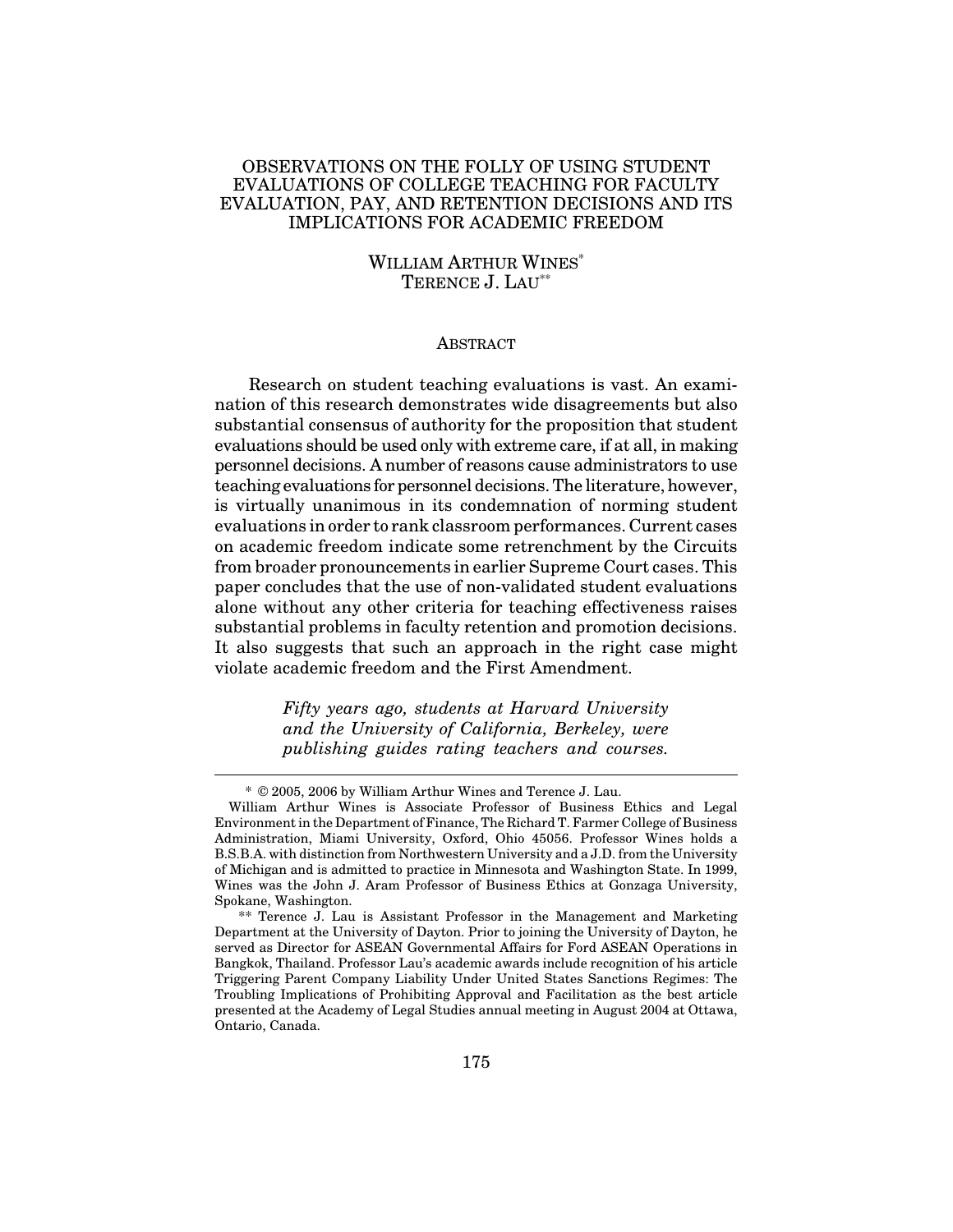*Irreverent and funny, they featured pungent comments: . . . 'Dr. Y communicated very closely with the blackboard, but I couldn't tell you what he looks like, as he never faced the class.' Unfortunately, what originated as a light-hearted dope sheet for the use of students has, at the hands of university and college administrators, turned into an instrument of unwarranted and unjust termination for large numbers of junior faculty . . . .* 1

#### **INTRODUCTION**

Employee evaluations are widely used by various organizations for a variety of purposes. <sup>2</sup> They can be used to make hiring and termination decisions, and are often the basis for making compensation decisions. <sup>3</sup> The evaluation systems used by corporations vary widely in scope and application, and the media have widely reported on some for the controversy they generate.<sup>4</sup> Most of these evaluation systems, however, have at their core a system wherein an identified supervisor (and, in some systems, a co-worker and/or subordinates) provides job performance information feedback to the employee, and significant employment actions (such as hiring, firing, promoting, pay increases, incentive compensation) may then produce results based on the content of the evaluations. 5

<sup>1.</sup> Mary Gray & Barbara R. Bergman, *Student Teaching Evaluations: Inaccurate, Demeaning, Misused*, 89 ACADAME, Sep.-Oct. 2003, at 44.

<sup>2.</sup> *See* DICK GROTE, THE COMPLETE GUIDE TO PERFORMANCE APPRAISAL 3 (1996). 3. *See id.*

<sup>4.</sup> Perhaps the most criticized of these systems, and the one most litigated, is the system known commonly as "forced ranking," wherein employees are graded and subsequently ranked amongst each other according to a numerical formula. A famous example is the system adopted by General Electric, which forced managers to rate the bottom ten percent of employees, the middle seventy percent, and then the top twenty percent. Katherine Reynolds Lewis, *Companies Rank Their Employees; Proponents Say it's a Good Way to Identify the Best and Worst Workers*, THE POST-STANDARD, Apr. 24, 2005, at E1. As many as a quarter of U.S. companies use some form of forced ranking to evaluate employees, but many, including General Electric, have backed away from a numerical quota. *Id.* These systems are controversial mainly because they allegedly affect older workers disproportionately. *See* Marcia Coyle, *Bell-Curve Rankings Reviled by Older Workers, Plaintiffs*, RECORDER, Aug. 19, 2004, at 3. *See also* Meredith L. Myers, *Grades are No Longer Justfor Students: Forced Ranking, Discrimination, and the Quest to Attain a More Competent Workforce,* 33 SETON HALL L. REV. 681 (2003) (tracing litigation surrounding forced ranking employee performance appraisal systems); Deborah L. Rhode, *Occupational Inequality*, 1988 DUKE L.J. 1207, 1228 (1988) (tracing history of job performance appraisals).

<sup>5.</sup> *See* Gray & Bergman, *supra* note 1.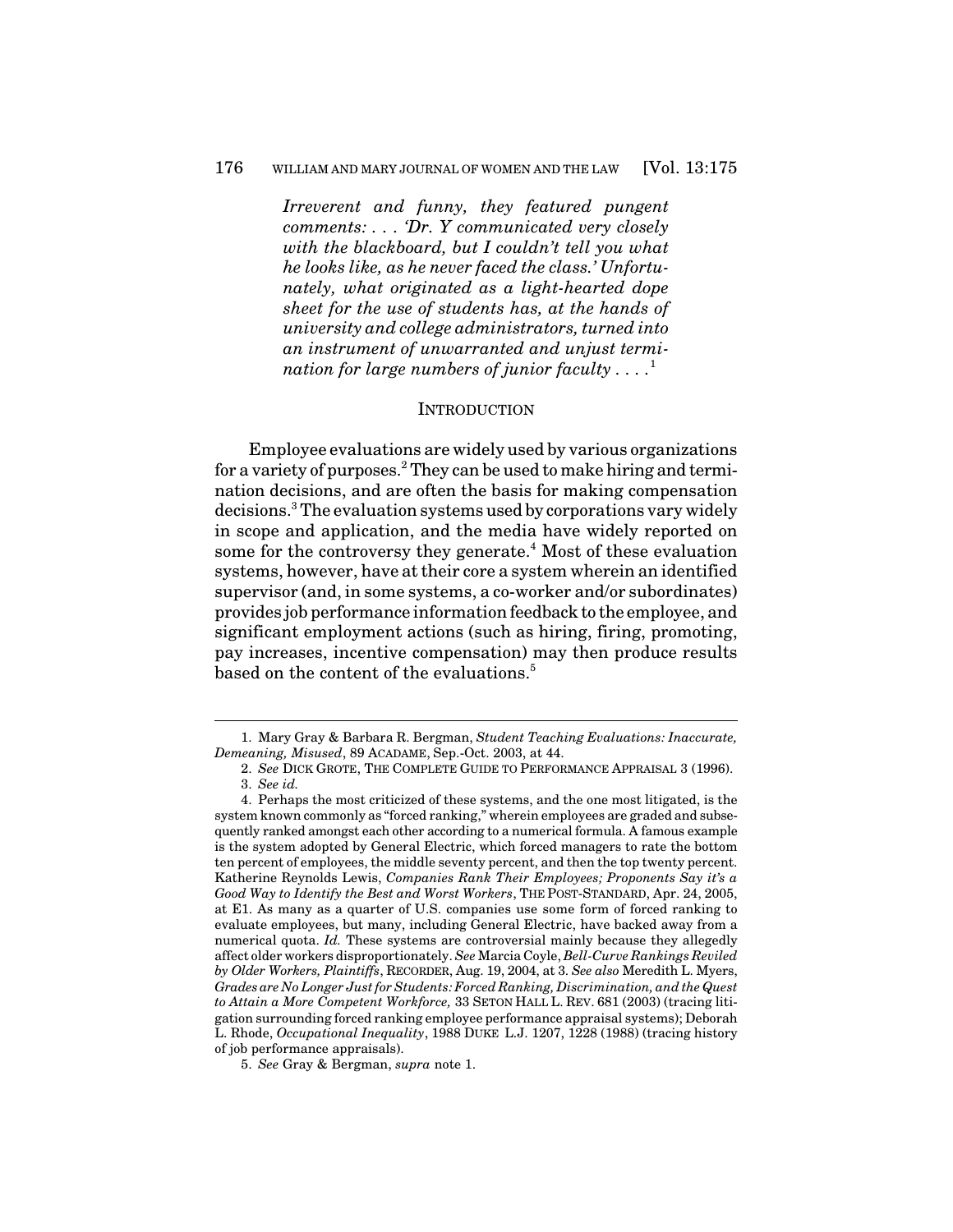Even the use of job performance evaluations in the commercial sector is not without limitations. Arbitrary and capricious tests that discriminate either directly or indirectly (statistically) against members of protected groups are illegal and generate avenues for relief under civil rights laws. <sup>6</sup> Once a member of a protected class (race, color, religion, national origin, sex, or age) raises a prima facie case against such a performance standard, educational requirement, or job-qualification test, the employer has the burden of showing the screening or evaluating device/standard/testis job-related and, hence, valid. <sup>7</sup> Validity tests are usually either based upon criterion validity, content validity, or construct validity.<sup>8</sup>

At virtually all American universities, however, faculty members are evaluated very differently.<sup>9</sup> Most faculty members are evaluated on their scholarship and service contributions by their peers. <sup>10</sup> When it comes to teaching, however, faculty members are usually evaluated anonymously by their students.<sup>11</sup> Students are asked to fill in machinereadable forms (commonly called "Scantron," 12 an apparent reference to the manufacturer) with their responses to survey questions regarding the course and the instructor. <sup>13</sup> Research indicates that approximately eighty percent of the questions contained on student evaluation forms either are unclear, subjective, or ambiguous or are

13. Adams, *supra* note 9.

<sup>6.</sup> *See, e.g.*, Griggs v. Duke Power Co., 401 U.S. 424, 431 (1971) (holding that using a high school graduation requirement and two standardized aptitude tests to give preference to hiring white employees is prohibited by the Civil Rights Act of 1964).

<sup>7.</sup> *See* JAMESLEDVINKA,FEDERALREGULATIONOFPERSONNELANDHUMANRESOURCE MANAGEMENT 47 (1982) (citing McDonnell v. Green, 411 U.S. 792, 802 (1973)).

<sup>8.</sup> *Id.* at 109-13.

<sup>9.</sup> Part ofthe evaluation usually includes subjective student evaluations. *See* John V. Adams, *Student Evaluations: The Ratings Game,* 1 INQUIRY 10-16 (1997), *available at* http://www.vccaedu.org/inquiry/inquiry-fall97/i12-adams.html(citingPeterSeldin,*The Use and Abuse of Student Ratings in Instruction,* CHRON. HIGHER ED, Jul. 21, 1993, at A40)*.* The evaluation of scholarship and service by peers within the institution is also usually subjective and not validated by external reviewers. For illustrative purposes, see MIAMI UNIVERSITY,POLICY AND INFORMATIONMANUAL 70-71 (2005) (on file with authors); and BOISE STATE UNIVERSITY COLLEGE OF BUSINESS, PROMOTION & TENURE GUIDELINES 3-4 (1988) (on file with author).

<sup>10.</sup> Annette B. Johnson, *Current Trends in Faculty Personnel Policies: Appointments, Evaluation, and Termination,* ST. LOUIS U. L.J. 81, 90 (2000); Jed Scully, *The Virtual Professorship: Intellectual Property Ownership of Academic Work in a Digital Era*, 35 MCGEORGE L.REV. 227, 276 (2004).

<sup>11.</sup> The use of student evaluations seems to have increased explosively between 1968, a watershed year in American social history, and 1993 — a period of twenty-five years. Adams, *supra* note 9. For instance, one study performed in 1993 tracked the use of student evaluations of faculty at six hundred colleges between 1973 and 1993. *Id.* That study found the use of student evaluations increased from twenty-nine to eightysix percent in that twenty year span. *Id.*

<sup>12.</sup> Scantron, http://www.scantron.com (last visited Sept. 11, 2006).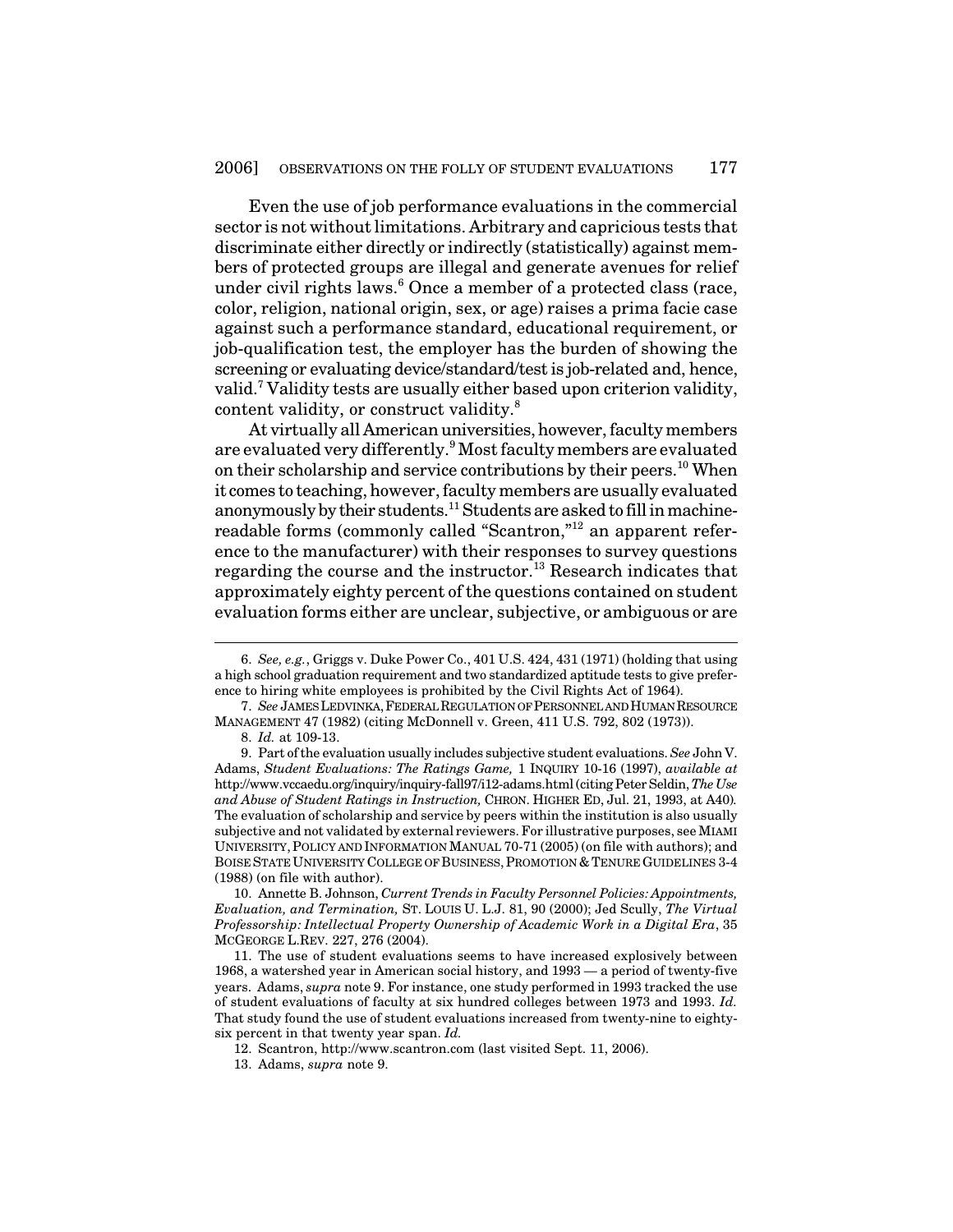unrelated to classroom teaching performance.<sup>14</sup> Yet, the administrators' push to use these unvalidated and mainly irrelevant results to determine career paths in higher education continues unabated.

One observer theorized about the attraction of student evaluations for administrators in the following terms:

For administrators, the attractiveness of student evaluations of faculty is that they provide an easy, seemingly objective assessment of teaching that does not require justification. The ease of student evaluations comes in reducing the complexities of teaching performance to a series of numbers, particularly when commercial forms are used. The most common type of commercial student evaluation form utilizes a Likert-type scale for students to rate faculty related to a series of statements about the course and instruction. Each point on the scale is assigned a numerical value which allows the computation of composite scores for individual items, groups of items, or all of the items. Finally, the student ratings are often normed nationally and locally in spite of the near universal recommendations in the literature against norming of student ratings.<sup>15</sup>

For example,<sup>16</sup> Miami University, in Miami, Ohio, has a standardized "School of Business Administration Instructor/Course Evaluation" form, reportedly designed by a faculty committee several years ago, containing twenty-seven questions. <sup>17</sup> There is no evidence that the instrument has been either piloted $^{18}$  or validated. It has questions

<sup>14.</sup> T.L. Simmons,*Student Evaluation of Teachers: Professional Practice or Punitive Policy?* 1 SHIKEN: JALT TESTING & EVALUATION SIG NEWSLETTER (Japanese Ass'n for Language Teaching), Oct. 1996, at 12-16, *available at* http:www.jalt.org/test/sim\_1 .html (citing findings contained in H.T. Tagomori, A Content Analysis of Instruments Used for Student Evaluation of Faculty in Schools of Education at Universities and Colleges Accredited by the National Council for Accreditation of Teacher Education*,* (unpublished Ed. Doctorate Dissertation, University of San Francisco, 1993) (on file with Gleeson Library, University of San Francisco)). Tagamori analyzed the content of 4,028 evaluation items contained in the 200 evaluation instruments he studied. *Id.* at 1. His analysis revealed 54.6% of the items were ambiguous, unclear and/or subjective. *Id.* at 11-14. Another 24.5% of the items did not correlate with classroom teaching performance. *Id.* at 16. His study concluded that student evaluation instruments, used in present form, are unreliable. *Id.* at 30-32.

<sup>15.</sup> Adams, *supra* note 9, at 10.

<sup>16.</sup> Miami University is used merely because the authors are familiar with its practices and not because its practices are any better or worse than other schools. In fact, every college and university at which the authors have taught has used standardized student evaluations of instruction.

<sup>17.</sup> *See* MIAMI UNIVERSITY SCHOOL OF BUSINESS ADMINISTRATION, INSTRUCTOR/ COURSE EVALUATION FORM (on file with authors).

<sup>18.</sup> Glossary of Statistical Terms, Organisation for Economic Cooperation and Development, http://stats.oecd.org/glossary/search.asp (last visited Sept. 11, 2006)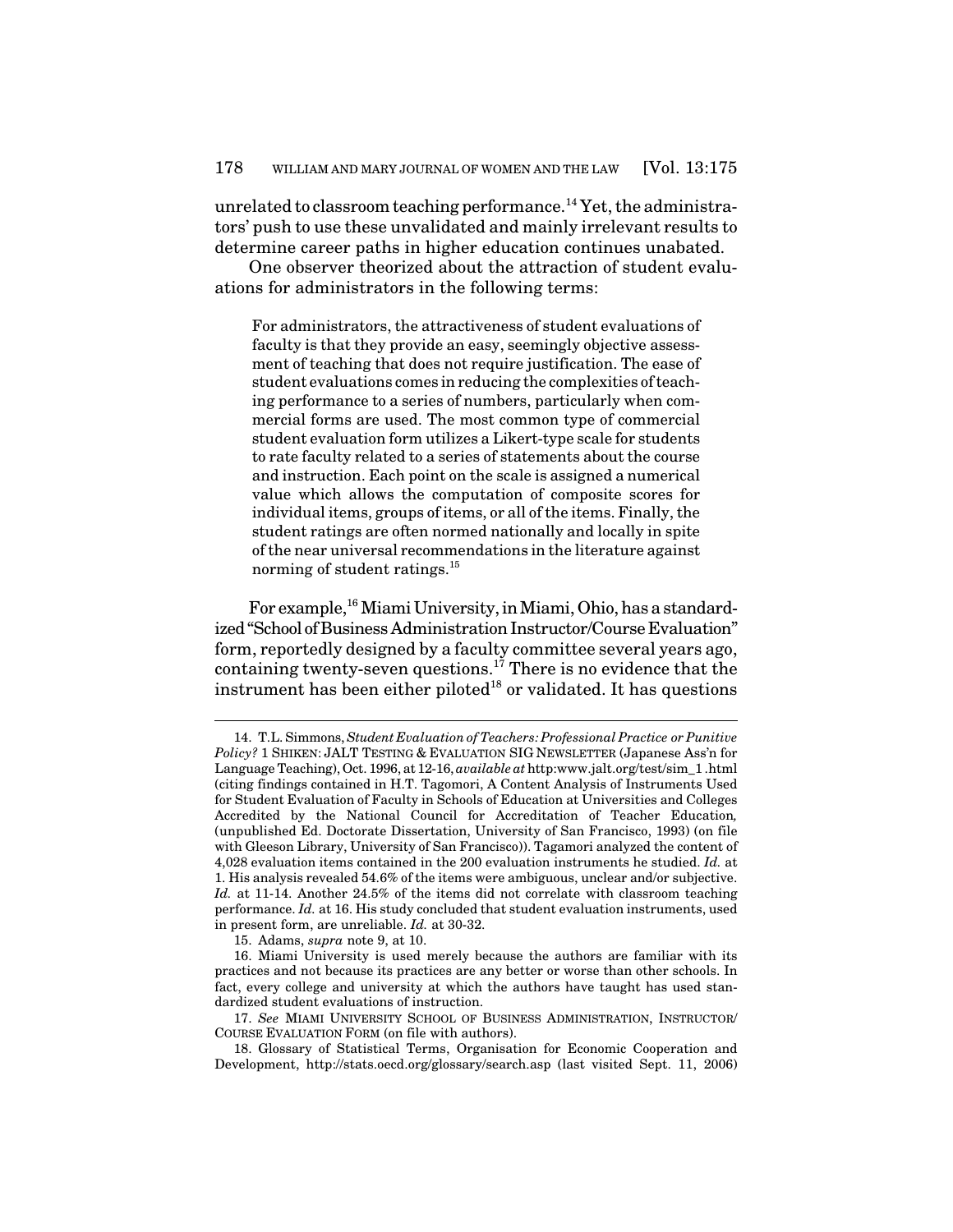such as: "4. Relative to other courses, I learned more from this class."; "16. This course contains interesting subject matter."; "20. The instructor was excellent (independent of how you feel about the course)." 19

At the end of each semester, these forms are distributed to the business students at Miami University, collected by the departments and then processed to yield a statistical summary of the results by course and by instructor. The results, calculated to the second decimal place, are then compared to: (a) the mean for all sections of the course taught by that instructor; (b) the mean for all courses taught by that instructor; (c) the mean for all sections of that course taught within the department; (d) the mean for all courses taught within the department; and (e) the mean for all courses taught in the School of Business Administration. 20 In spite of the wealth of data provided, however, other missing key pieces of data mean that a complete picture of instructor effectiveness can be difficult to discern. 21

In this attempt to reduce to one-hundredths of a point the essentials of a classroom's dynamics, Miami University has embraced our culture's love affair with quantification.<sup>22</sup> What started as a quest for rigor and scientific knowledge has devolved into a convenient style of numerically ranking unobserved teaching. As is typical at many institutions, the results of these evaluations are used for key personnel decisions. <sup>23</sup> For example, at Miami University,faculty are required to undergo student evaluations and submit the results to their departments, and it is suggested that these results be included in the "dossiers" junior professors prepare in application for tenure and promotion. 24

23. Gray & Bergman, *supra* note 1.

<sup>(</sup>defining "pilot survey" as "a survey, usually on a small scale, carried out prior to the main survey, primarily to gain information to improve the efficiency of the main survey").

<sup>19.</sup> MIAMI UNIVERSITY SCHOOL OF BUSINESS ADMINISTRATION*, supra* note 17. 20. *Id.*

<sup>21.</sup> For example sample sizes for the department or the division are not provided; also the standard deviations are not given for the department or the division. Without those measures, it is not possible to determine whether the differences between professors or the differences between a professor's scores and the means for the department or division are statistically meaningful. *See, e.g.*, FREDERICK A. EKEBLAD, THE STATISTICAL METHOD IN BUSINESS, 8-9, 451-55 (1962); EDWIN MANSFIELD, STATISTICS FOR BUSINESS AND ECONOMICS: METHODS AND APPLICATIONS 388-90 (1983).

<sup>22.</sup> *See* ALFREDW.CROSBY, THEMEASUREOFREALITY:QUANTIFICATIONANDWESTERN SOCIETY, 1250-1600 (1997).

<sup>24.</sup> *See* MIAMI UNIVERSITY, POLICY AND INFORMATION MANUAL 64-65 (2002); MIAMI UNIVERSITY, PROMOTION AND TENURE GUIDELINES FOR DOSSIER PREPARATION (2006), http://www.units.muohio.edu/secretary/policies\_guidelines/promotion\_tenure/ documents/1\_P%20%26%20T%20Guidelines.pdf.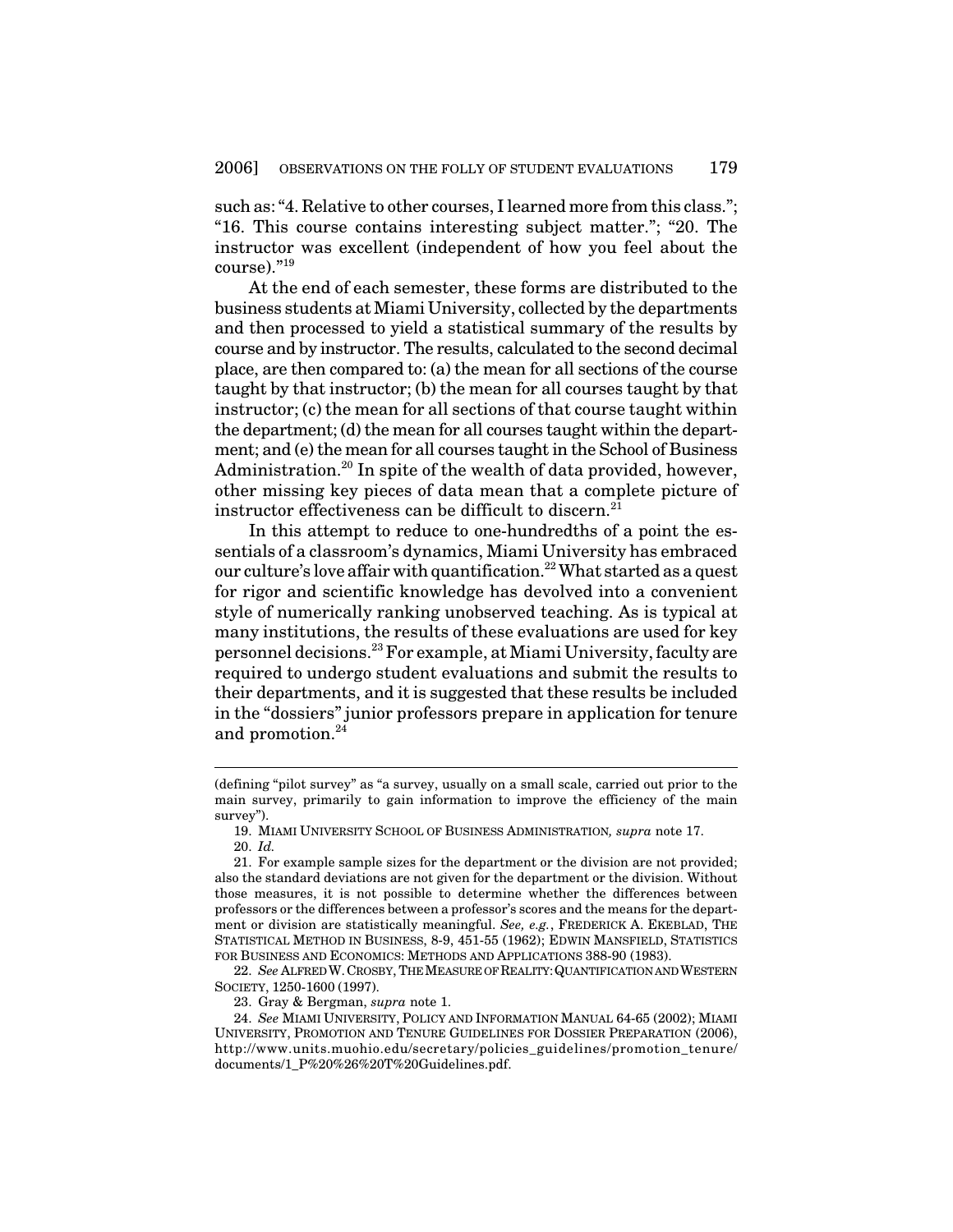In Section I of this article, we review the practice of using student teaching evaluations as a basis for faculty employment decisions in higher education. We review existing research in this area across multiple academic disciplines, and present a summary of research findings that suggest that student evaluations can be fraught with inaccuracy and open to abuse. In Section II, we turn our focus to academic freedom and its role in the modern university. We analyze the Constitution's mandate for freedom of speech as well as the implications for violating academic freedom on the First Amendment. In Section III, we argue that given the biases that are often evident in student teaching evaluations, over-reliance on these evaluations by employers may run afoul of civil rights legislation and important constitutional safeguards.

A review of the literature on the subject of student teaching evaluations shows that there are serious problems with an uncritical use of them for faculty pay, promotion, and retention decisions. More ominously, the continued use of teaching evaluations as a basis of promotion and tenure will inevitably cause faculty members to tailor their speech to obtain promotion and tenure (a conclusion supported by ample research), and that in effect, faculty are coerced into making speech with which they do not agree. We conclude by offering our thoughts on the future of academic freedom in the courts and legislatures, and our suggestions for future research into this topic.

#### I. USING STUDENT TEACHING EVALUATIONS IN HIGHER EDUCATION

In this section, the article reviews how student teaching evaluations are used in higher education to make personnel decisions. We start by reviewing the existing research into student evaluations of teaching, the biases inherent in anonymous student evaluations, and some of the misuses to which results of student evaluations of teaching are put.

# *A. Review of the Literature on Student Evaluations*

#### *1. Interdisciplinary Nature of Scholarly Research*

A search on Google<sup>25</sup> of the terms "Student Evaluation of Teaching at Colleges and Universities," results in millions results generated in approximately one second of computer time. <sup>26</sup> One article recently declared that "[o]ver 2000 studies have appraised

<sup>25.</sup> Google, http://www.google.com.

<sup>26.</sup> *See* http://www.google.com/search?hl=en&q=student+evaluation+of+teaching+ at+colleges+and+universities&btnG=Google+Search (last visited Sept. 11, 2006).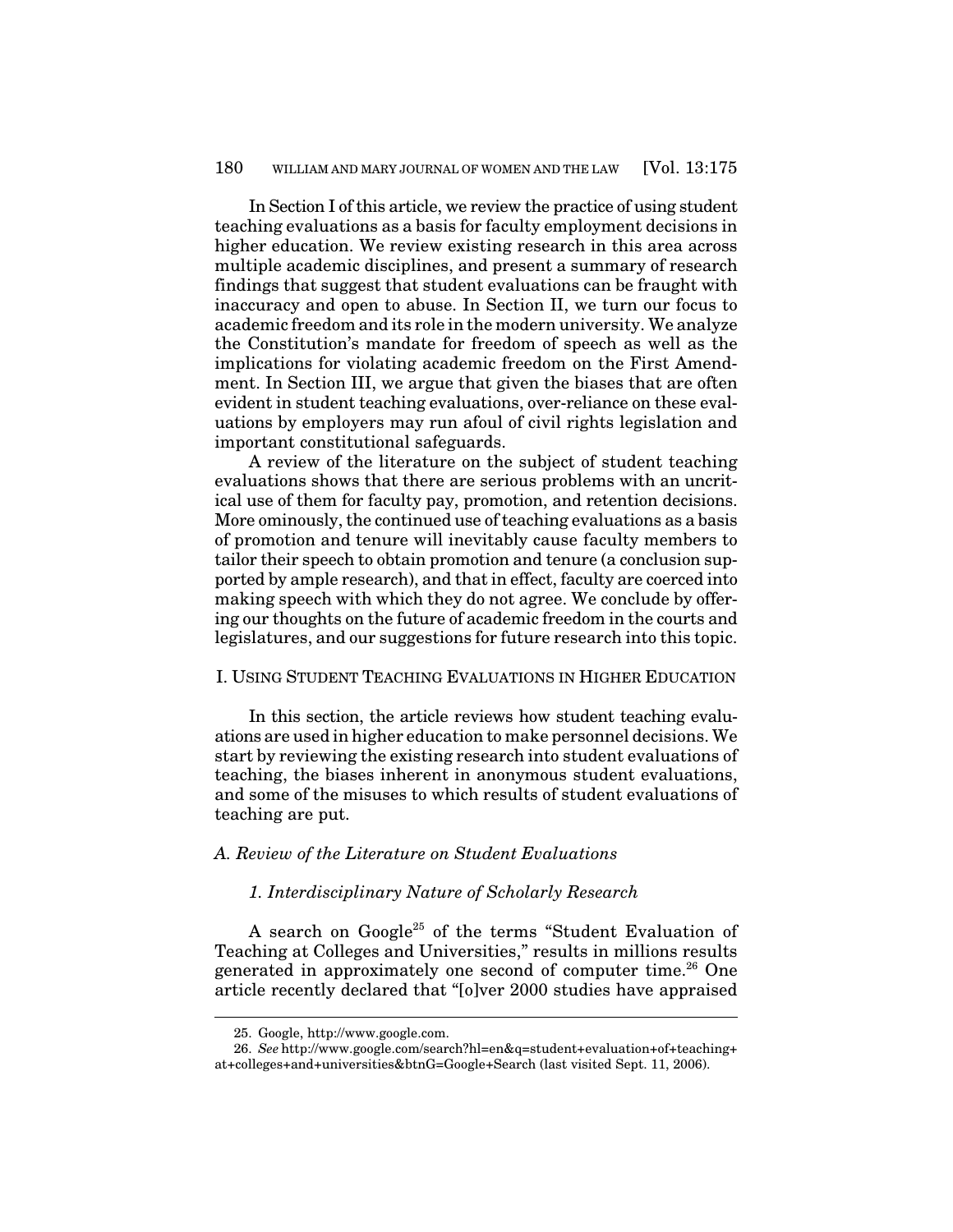student evaluations of college teachers." <sup>27</sup> There is controversy surrounding student evaluations because of the manner in which evaluations are used. <sup>28</sup> No one seems to doubt that student evaluations provide some measure of student satisfaction. Controversy arises when administrators seek to use student evaluations as a measure of instructional effectiveness. <sup>29</sup> One author stated that a simple review of one database in 2002 generated "thousands of articles concerning various aspects of SETs [student evaluations of teaching]" $^{\rm 30}$ and cited another article for the proposition that more than 170 studies were directed at the question of whether SETs represented valid measures of student learning.<sup>31</sup> Consequently, this article makes no pretense of having made an exhaustive review of the literature. We have, however, made a strenuous effort to review the better and more recent studies available to us.

#### *2. Literature Can Be Grouped into Following Areas:*

# *a. Evaluations Used for Improper Purposes*

In one case of which we are aware, a finance professor, denoted as Professor F, was denied tenure from the university. On an appeal, Professor F wrote:

In my conversation with [the Provost]. . . I learned that much of the information in my tenure dossier was discounted by the University P&T Committee because it was not documented by my department. Specifically, I was told that the multiple measures of my teaching effectiveness in my tenure dossier were not given weight in my tenure decision because they had not been specifically discussed by my department. These measures were therefore assumed to be of little significance. [The Provost] stated that this left only my teaching evaluation scores to be given weight by University P&T as an indication of my teaching effectiveness. 32

<sup>27.</sup> Alan Safer, Lesley S. J. Farmer, Angelo Segalla & Ashraf F. Elhoubi, *Does the Distance from the Teacher Influence Student Evaluations?* 28 EDUC. RES. Q. 28 (Mar. 2005).

<sup>28.</sup> Adams, *supra* note 9, at 10.

<sup>29.</sup> *Id.* (citing Phillip C. Abrami, Sylvia d'Apollonia & Peter A. Cohen, *Validity of Student Ratings of Instruction: What We Know and What We Do Not,* 82 J. EDUC. PSYCHOL. 219 (1990)).

<sup>30.</sup> Valen E. Johnson, *Teacher Course Evaluations and Student Grades: An Academic Tango,* 15 CHANCE 9-16 (2002).

<sup>31.</sup> *Id.* (citing Anthony Greenwald & Gerald Gillmore, *Grading Leniency is a Removable Contaminant of Student Ratings,* 52 AM. PSYCHOL. 1209 (1997)).

<sup>32.</sup> Letter from Professor F to Chair of Faculty Committee on Rights and Responsibilities, [State University] (Mar. 21, 2005) (on file with authors). The name of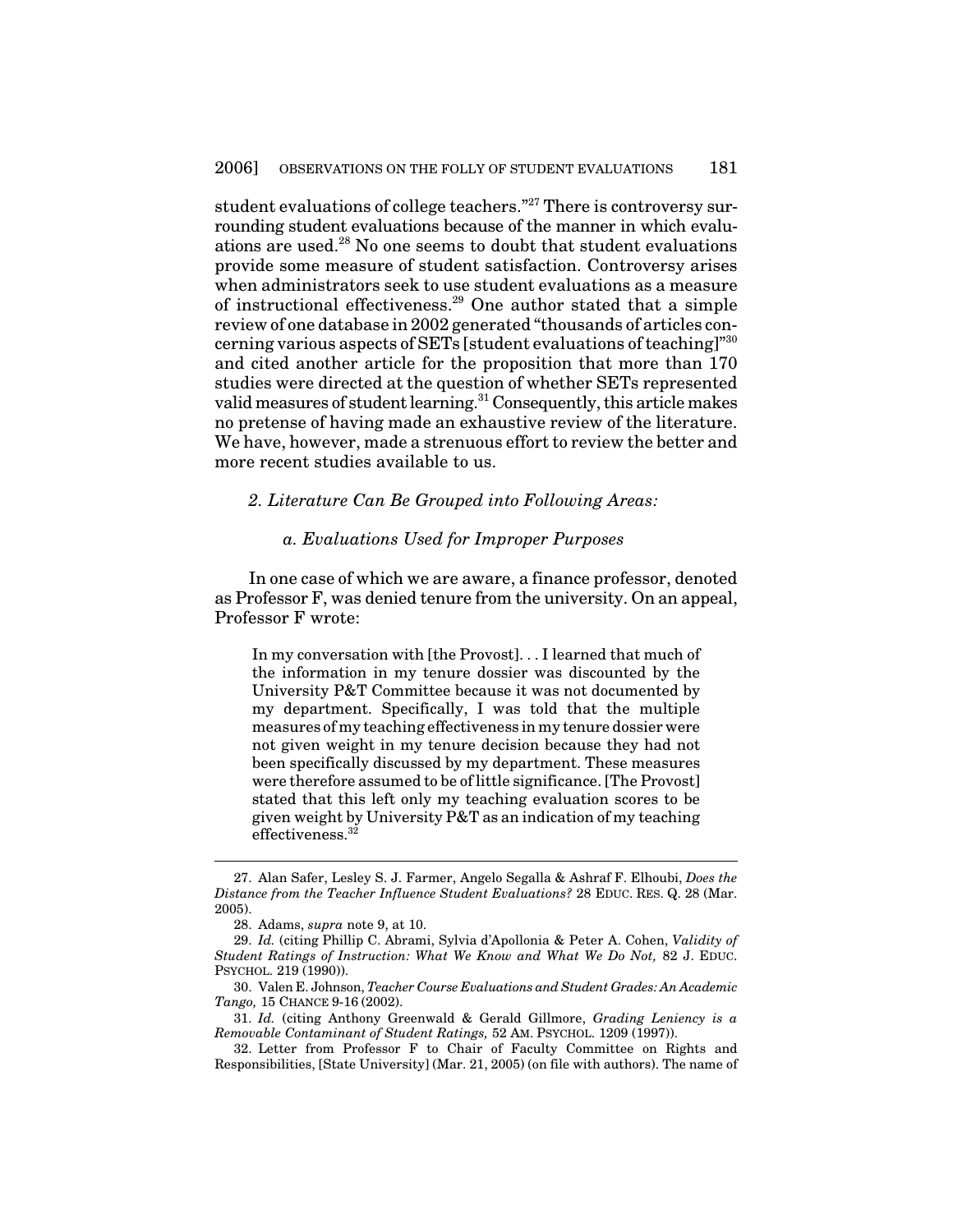Professor F stated that evidence showed teaching evaluation scores are gender biased against female faculty members, particularly in traditional male-dominated areas such as finance. <sup>33</sup> This gender bias was specifically recognized and noted by her department in its letter recommending that she be granted tenure.<sup>34</sup> Further, the gender-bias in student teaching evaluation scores has been welldocumented in the literature.<sup>35</sup> Finally, the grievant noted the literature has numerous calls for "multiple measures" of teaching effectiveness because so many studies have found negative biases toward women professors — especially in fields traditionally dominated by men. <sup>36</sup> Thus, it can be considered a misuse of student evaluations to use them as an exclusive measure of teaching effectiveness for women teaching in traditional male areas — above and beyond the general argument that student evaluations are not a reliable measure of teaching effectiveness.

# *b. Student Evaluations Reveal Bias Against Certain Groups*

#### *i. Double Standard*

Females in traditionally male-dominated areas, such as engineering and business, are held to higher standards than males. <sup>37</sup> Some researchers suggest this double standard, under which females are expected to be competent in their work but are also either rewarded for conforming to gender stereotypes or punished for not being warmer and more nurturing than their male counterparts, may be a result

the university involved has been redacted.

<sup>33.</sup> *Id.*

<sup>34.</sup> *Id.*

<sup>35.</sup> *See* Susan A. Basow & Nancy T. Silberg, *Student Evaluation of College Professors: Are Female and Male Professors Rated Differently?* 79 J. EDUC. PSYCHOL*.* 308 (1987) (reporting that males majoring in social sciences gave their male professors particularly high scores and rated female professors negatively); *see also* Jim Sidanious & Marie Crane, *Job Evaluation and Gender: The Case of University Faculty,* 19 J. APPLIED SOC. PSYCHOL. 174 (1989) (reporting students rated female faculty members significantly lower than male faculty members in overall evaluation criteria and overall competence); Anita M. Superson, *Sexism in the Classroom: The Role of Gender Stereotypes in the Evaluation of Female Faculty,* 99 APA Newsletter (AmericanPhilosophical Association, University of Delaware), 1999, at http://www.apa.udel.edu/apa/publications/newsletters/ v99n1/feminism/articles-superson.asp (summarizing the research establishing that female faculty are held to gender stereotypes in their student evaluations, penalized for non-conformity, and required to be more nurturing and supportive than their male counterparts in order to get higher scores).

<sup>36.</sup> Letter, *supra* note 32.

<sup>37.</sup> Basow & Silberg, *supra* note 35, at 313.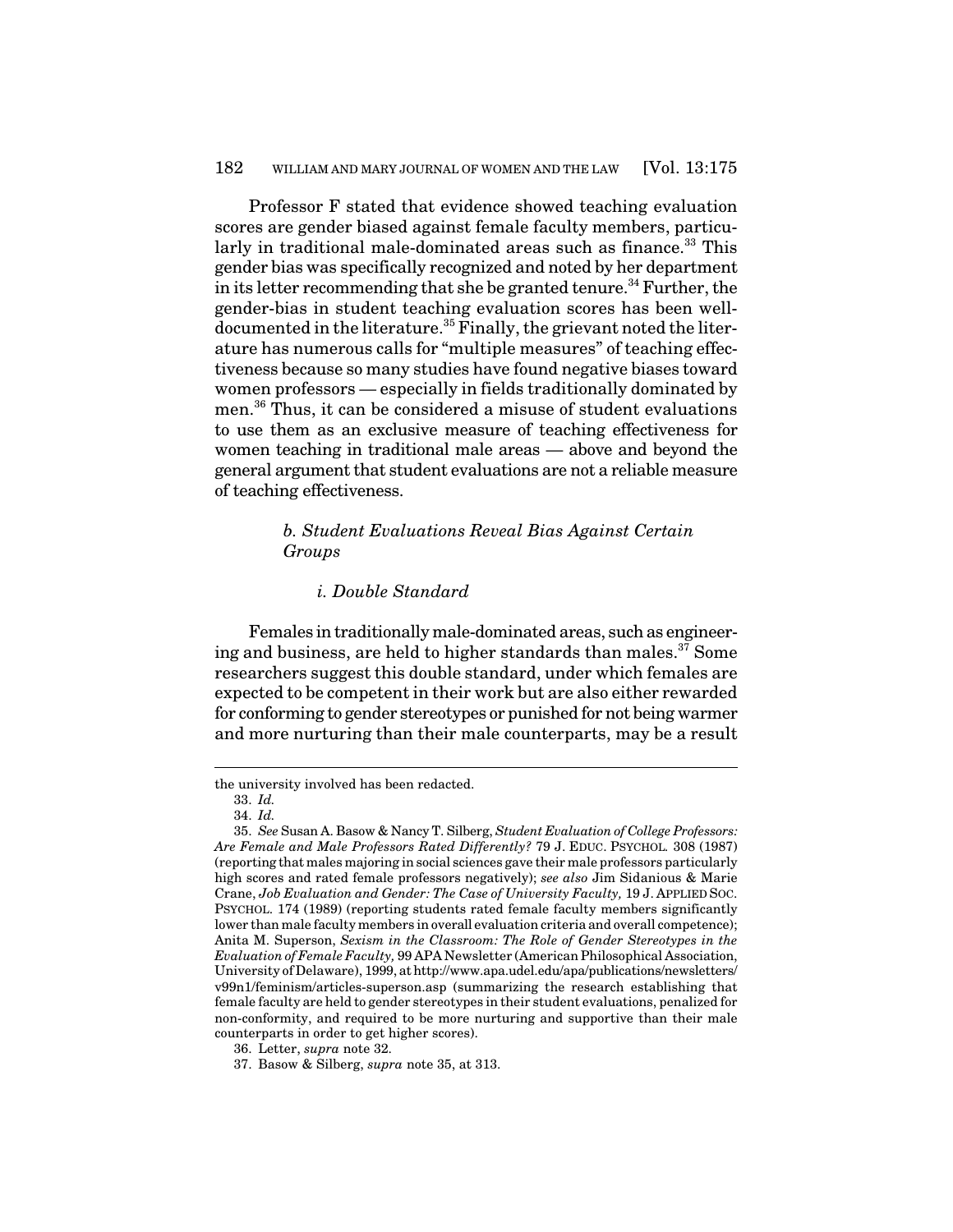of male students in areas such as business and engineering being more "traditional" in their views of appropriate female roles. 38

#### *ii. Beauty Bias*

Studies have found that instructors who are viewed as better looking receive higher instructional ratings on required student evaluations. 39 It is fairly well established that, after adjustment for many other determinants, beauty affects earnings in the marketplace.<sup>40</sup> Using a sample of 463 courses taught at the University of Texas at Austin between the academic years 2000 and 2002, one study looked at 16,957 completed student teaching evaluations from a population of 25,547 registered students. <sup>41</sup> The ninety-four instructors who taught these courses were then rated by a representative panel of undergraduate students on beauty, and the researchers unit normalized $^{42}$ each rating and summed these ratings "to create a composite standardized beauty rating for each instructor."<sup>43</sup>

The researchers, after analyzing the data, concluded professors who are perceived as "better looking" received higher instructional ratings, with the impact of a move on the composite beauty scale from the tenth to the ninetieth percentile being substantial.<sup>44</sup> The impact was found within university departments and even within particular courses; 45 and it was larger for male than female instructors and slightly asymmetrical — meaning the penalty was greater for bad looks than the reward for good looks. 46 In addition to studying pulchritude among University of Texas at Austin teaching faculty, the researchers also found the following:

Minority faculty members receive lower teaching evaluations than do majority professors, and non-native English speakers receive substantially lower ratings than do natives.Lower-division

<sup>38.</sup> *See, e.g.*, Susan Basow, *Student Ratings of Professors are not Gender Blind,* 24 AWM NEWSLETTER (Association for Women and Mathematics), Sept.-Oct. 1994, *at* http://www.awm-math.org/newsletter/199409/basow.html.

<sup>39.</sup> *See, e.g.*, Daniel Hamermesh & Amy M. Parker, *"Beauty in the Classroom: Professors' Pulchritude and Putative Pedagogical Productivity,* (Nat'l Bureau of Econ. Research, Working Paper No. 9853,2005), *available at* http://www.nber.org/papers/W9853.

<sup>40.</sup> *Id.* (citing Daniel Hammermesh & Jeff Biddle, *Beauty and the Labor Market,* 84 AM. ECON. REV. 1174 (1994)).

<sup>41.</sup> *Id.* at 2.

<sup>42.</sup> Data Mining Glossary, http://dms.irb.hr/tutorial/tut\_glosary.php (last visited Sept. 11, 2006).

<sup>43.</sup> Hammermesh & Parker, *supra* note 39, at 3-4.

<sup>44.</sup> *Id.* at fig. 1.

<sup>45.</sup> *Id.* at 6.

<sup>46.</sup> *Id.* at 6-7.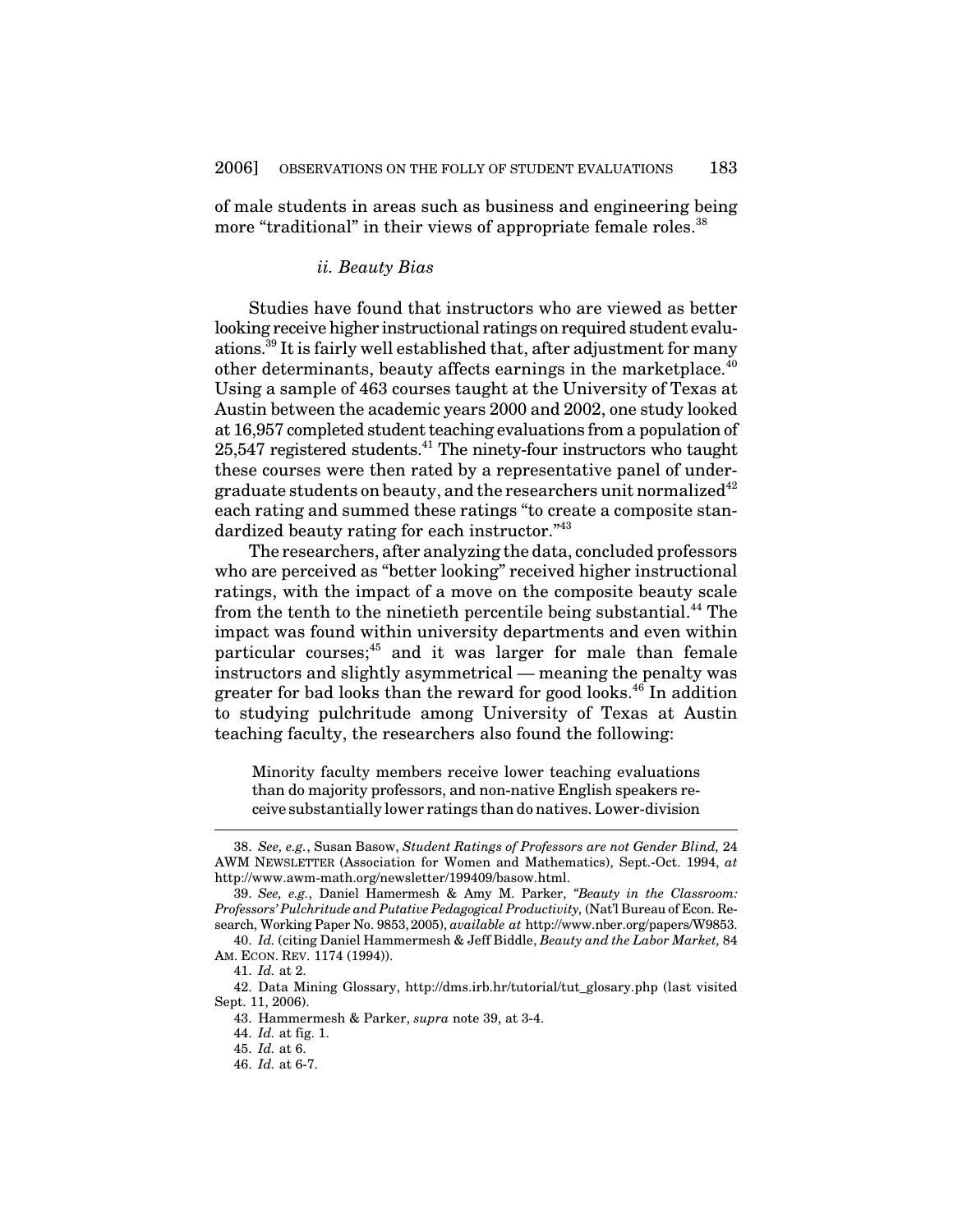courses are rated slightly lower thanupper-division courses. Nontenure track instructors receive course ratings that are surprisingly almost significantly higher than those of tenure-track faculty. This may arise because they are chiefly people who specialize in teaching rather thancombining teaching and research, or perhaps from the incentives (in terms of reappointment and salary) that they face to please their students.

Perhaps the most interesting result among the other variables in the vectors  $X$  and  $Z$  is the significantly lower ratings received by female instructors, an effect that implies reductions in average class ratings of nearly one-half standard deviation. $^{47}$ 

#### *iii. Asian Bias*

In late January of 2005, Representative Bette Grande of North Dakota, a substitute middle and high-school teacher when the legislature is not in session, proposed a bill in the North Dakota legislature giving tuition refunds to college students who complained their instructors did not speak English fluently. $^{48}$  Representative Grande's concerns were aroused when she spoke with her former students and with friends of her college-aged son, a student at North Dakota State University. <sup>49</sup> These students complained that they had trouble in class understanding a professor's accent.<sup>50</sup> When Representative Grande took her concerns to the North Dakota State University provost, he defended the policy of using foreign-born teaching assistants and urged that North Dakotans, who can be "fairly provincial," need to learn to live in an increasing global world.<sup>51</sup> Representative Grande dismissed the provost's responses as "more excuses." 52

Research performed at the University of Georgia showed undergraduate students listening to the exact same lecture but watching a photo of an Asian woman instead of an equally well-dressed Caucasian woman missed significantly more questions about the lecture than the group watching the photo of the Caucasian woman. $^{\rm 53}$ 

<sup>47.</sup> *Id.* at 6.

<sup>48.</sup> John Gravois, *Teach Impediment: When the Students Can't Understand the Instructor, Who is to Blame?*, CHRON. HIGHER EDUC., Apr. 8, 2005, at A10, *available at* http://chronicle.com/weekly/v51/i31/31a01001.htm.

<sup>49.</sup> *Id.*

<sup>50.</sup> *Id.*

<sup>51.</sup> *Id.*

<sup>52.</sup> *Id.*

<sup>53.</sup> Donald L. Rubin, *Non-language Factors Affecting Undergraduates' Judgments of Non-Native English Speaking Teaching Assistants,* 33 RES. HIGHER EDUC. 511, 514-19 (1992).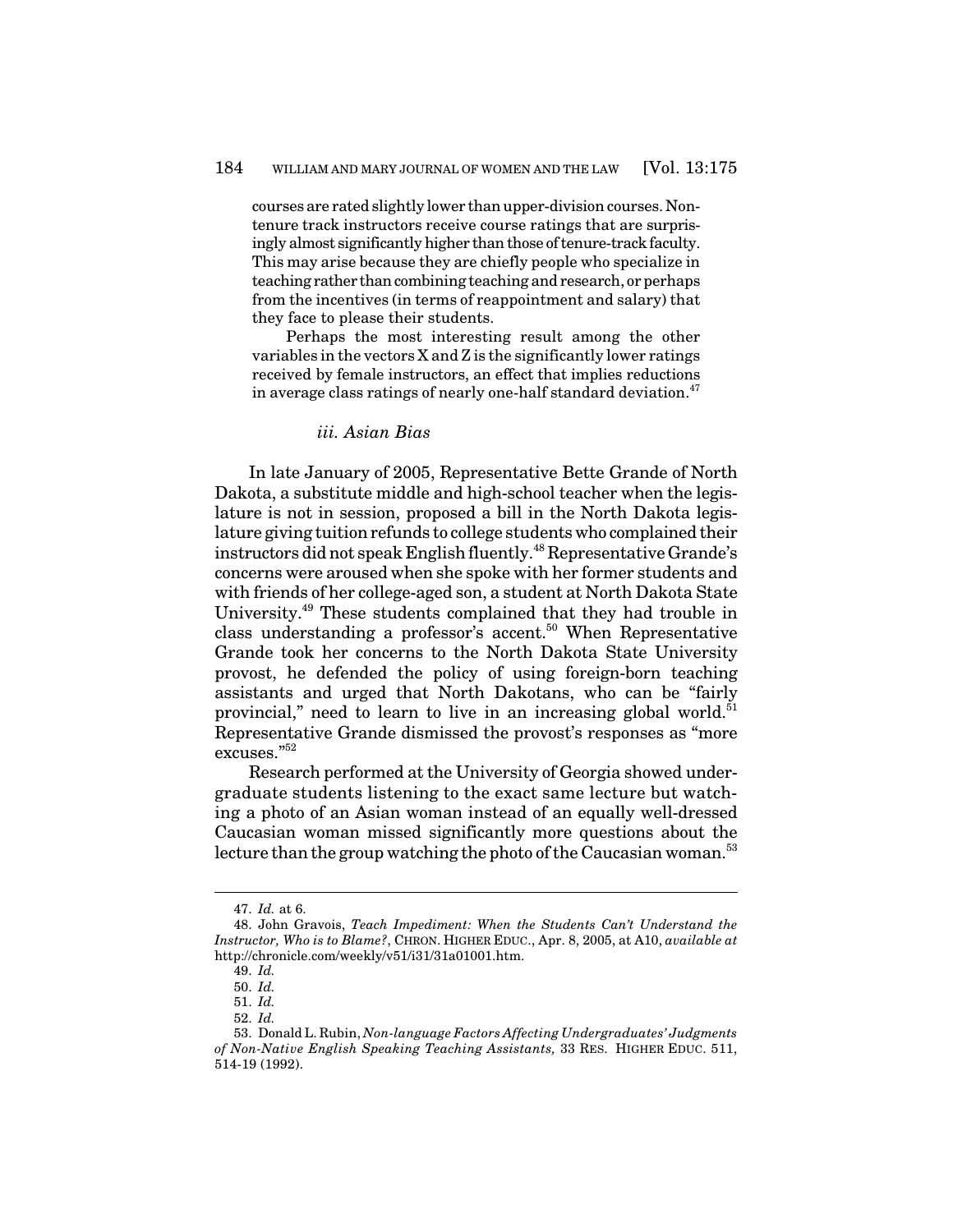Consider, for example, the case of Min Liu.<sup>54</sup> In the summer of 2002, Min Liu traveled from Shanghai, China to Fargo, North Dakota to begin Ph.D. studies in communication at North Dakota State University. <sup>55</sup> Ten days later, she was teaching her first course at NDSU. <sup>56</sup> Although there are very faint traces in her speech of native Chinese language interference with a few English pronunciations, Ms. Liu completed a "widely used" oral examination for English proficiency and received the maximum possible score. 57

Notwithstanding Ms. Liu's proficiency in English, her sophisticated vocabulary, and three years experience as a teaching assistant, she still receives undergraduate complaints about her teaching every time she teaches a course. <sup>58</sup> These complaints have been "always on anonymous end-of-semester course evaluations and never from a student in person." 59

#### *iv. The "Miss Congeniality" Bias*

Although recent studies have indicated that the relationship between "entertaining" or "expressive" (i.e., "witty, enthusiastic, theatrical, or engaging") behavior on the part of instructors and high student ratings may have been overstated in initial research findings due to various flaws in the studies, more current research sustains the conclusion that "expressiveness" generates higher student ratings on teaching evaluations. <sup>60</sup> Moreover, one article put forward by the Center for Research on Learning and Teaching declared instructor "expressiveness" in the case of students who were not highly motivated (e.g., those in introductory courses or required courses) had a more powerful effect on student achievement than the amount of content covered in the course. 61

A study conducted at Miami University showed that students' concepts of good teaching were heavily based on the relationships

60. Matthew Kaplan, Lisa A. Mets & Constance E. Cook, *Questions Frequently Asked About Student Ratings Forms: Summary of Research Findings,* http://www. crlt.umich.edu/tstrategies/studentratingfaq.html (last visited Sept. 11, 2006).

61. *Id.* The article gave no direct or supporting citation for this finding and merely listed bibliographic references on expressiveness, the most recent of which was published in an anthology in 1992. The perspective of the authors was that high student evaluations translated into higher student learning and hence almost directly into teaching effectiveness. This bias is not supported by a number of other studies and authors.

<sup>54.</sup> Gravois, *supra* note 48.

<sup>55.</sup> *Id.*

<sup>56.</sup> *Id.*

<sup>57.</sup> *Id.*

<sup>58.</sup> *Id.*

<sup>59.</sup> *Id.*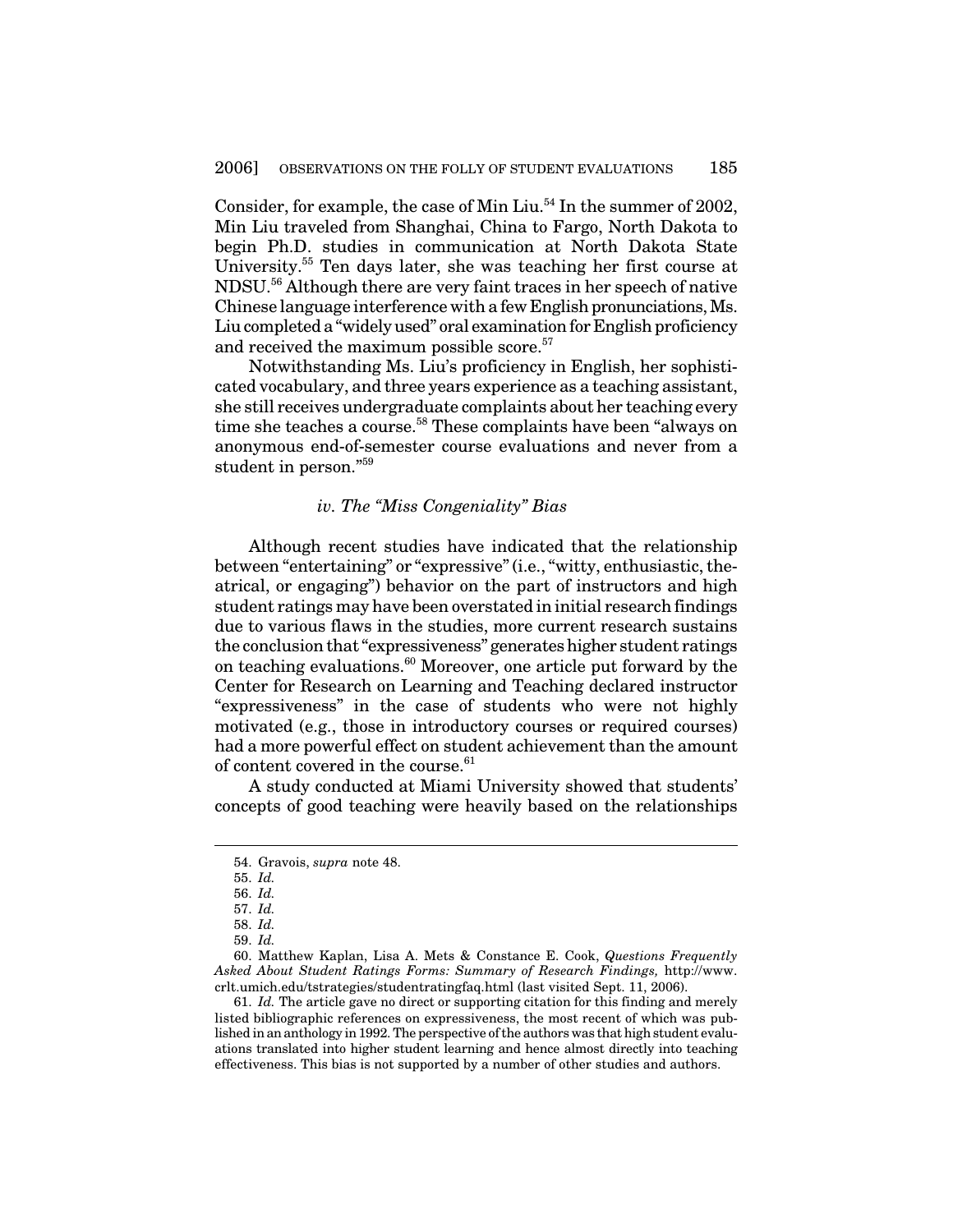between faculty and students, whereas professors understood teaching as related to information transfer and testing fairness.  $^{62}$  One result of this study was that on more than half of the twenty-four items tested, student and faculty responses differed to a statistically significant degree. <sup>63</sup> The disagreements were along coherent lines; faculty emphasized fairness in grading and pedagogical concerns whereas the students emphasized such items as "smiles and displays a friendly demeanor, treats students as equals, greets students encountered outside of class," and "adjusts course material to fit student interests." 64

#### *v. The "thirty-Second Snapshot"*

Research conducted at Harvard University as part of a doctoral dissertation asked undergraduate student judges to view three tensecond clips of videotapes of thirteen graduate teaching fellows.<sup>65</sup> These student judges were then asked to evaluate 15 dimensions of non-verbal behavior for each teacher on a linear scale from one (not at all) to nine (very). <sup>66</sup> The results showed "ten of the fifteen nonverbal dimensions were significantly predictive of the criterion variable of teacher effectiveness" as contained in student evaluations of the same Teaching Fellows by students in their Harvard classes at the end of the semester.<sup>67</sup> The researchers noted, "[i]t is interesting that these results are consistent with other findings based on far longer observations" and that both are related to student evaluations of teaching. <sup>68</sup> A less technical observation would be that the first thirty seconds in a classroom — even a non-speaking thirty seconds — are reliable predictors of student evaluations at the end of the term. If this observation is correct, and the results certainly seem to support such a conclusion, the obvious next question is: what do student evaluations really measure?

<sup>62.</sup> David J. Walsh & Mary Jo Maffei, *Never in a Class by Themselves: An Examination of Behaviors Affecting the Student-Professor Relationship,* 5 J. ON EXCELLENCE IN COLLEGE TEACHING 23, 38 (1994).

<sup>63.</sup> *Id.*

<sup>64.</sup> *Id.* at 38-39.

<sup>65.</sup> Nalini Ambady & Robert Rosenthal, *Half a Minute: Predicting Teacher Evaluations From Thin Slices of Nonverbal Behavior and Physical Attractiveness*, 64 J. PERSONALITY & SOC. PSYCHOL. 431, 433 (1993).

<sup>66.</sup> *Id.*

<sup>67.</sup> *Id.* at 434.

<sup>68.</sup> *Id.*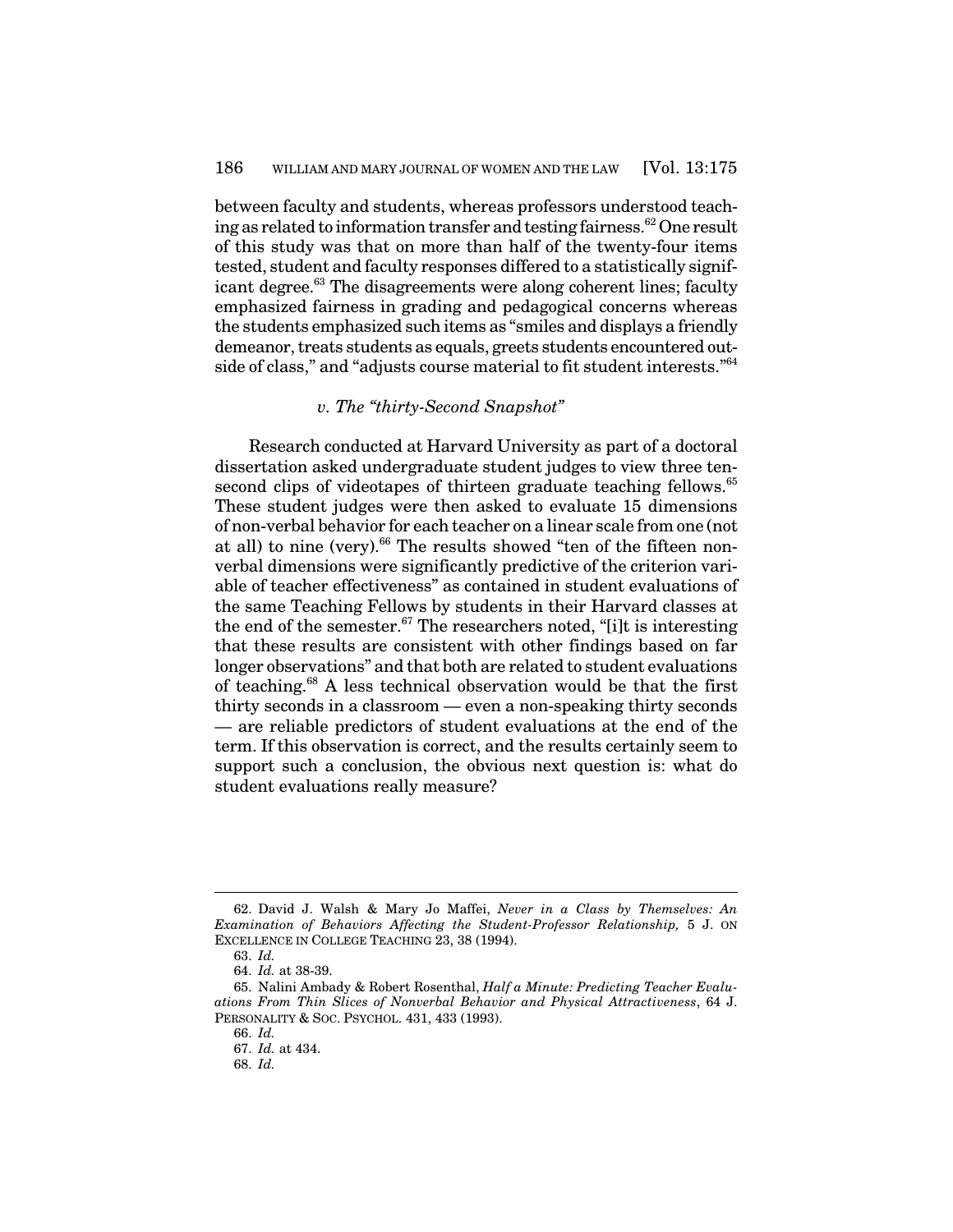# *vi. Measuring the Number of Rows in the Classroom*

One study found, using multiple-regression analysis<sup>69</sup> that the number of rows of seats in the classroom was significantly negatively correlated to teaching evaluations. <sup>70</sup> That study involved the ratings of instructors in seventy-five sections of college algebra freshman classes during the three semesters from fall 2001 through fall 2002 at California State University, Long Beach.<sup>71</sup> The researchers reported

The main finding of this study is that student assessments of the effectiveness of their college algebra instructor are influenced by the dimensions of the classroom while taking into the account the number of enrolled students. The greater the number of rows in the classroom, the lower the average student evaluations.<sup>72</sup>

#### *vii. Correlation to Anticipated Grades in Course*

The study at California State University also showed that mean student grades were positively correlated to student ratings of teachers.<sup>73</sup> However, and perhaps more importantly, the authors noted that this finding has "been consistently reported in the literature."<sup>74</sup> The defenders of student teaching evaluations occasionally make the argument that higher grades in classes taught by better teachers should be expected,<sup>75</sup> apparently oblivious to both the unsubstantiated assumption of causation when data establish only correlation, as well as the blatant assumption of an answer to the most controversial issue in the literature, namely: whether student evaluations really measure classroom effectiveness. The literature shows higher mean grades in classes travel together with higher teacher evaluations.<sup>76</sup> The contention is centered around the nature of the relationship. Fairly sophisticated research supports the position college

<sup>69.</sup> Valerie J. Easton & John H. McColl, Statistics Glossary, http://www.cos.lancs.ac. uk/glossary\_v1.1/car.html#multregr (last visited Sept. 11, 2006).

<sup>70.</sup> Safer, *supra* note 27, at 30-31.

<sup>71.</sup> *Id.* at 29.

<sup>72.</sup> *Id.* at 32.

<sup>73.</sup> *Id.* (noting a second finding is higher scores on student evaluations were associated with higher student grades).

<sup>74.</sup> *Id.* at 32 (citing J.A. Centra, *Student Evaluations of Teaching: What Research Tells Us,* REFLECTIVE FACULTY EVALUATION: ENHANCING TEACHING AND DETERMINING FACULTY EFFECTIVENESS (1993); MARTIN D.D. EVANS & PAUL D. MCNELIS, STUDENT EVALUATIONS AND THE ASSESSMENT OF TEACHING: WHAT CAN WE LEARN FROM THE DATA? (2000)).

<sup>75.</sup> *See, e.g.*, Daniel A. Seiver, *Evaluations and Grades: A Simultaneous Framework*, 14 J. ECON. EDUC. 32, 38 (1983).

<sup>76.</sup> Johnson, *supra* note 30.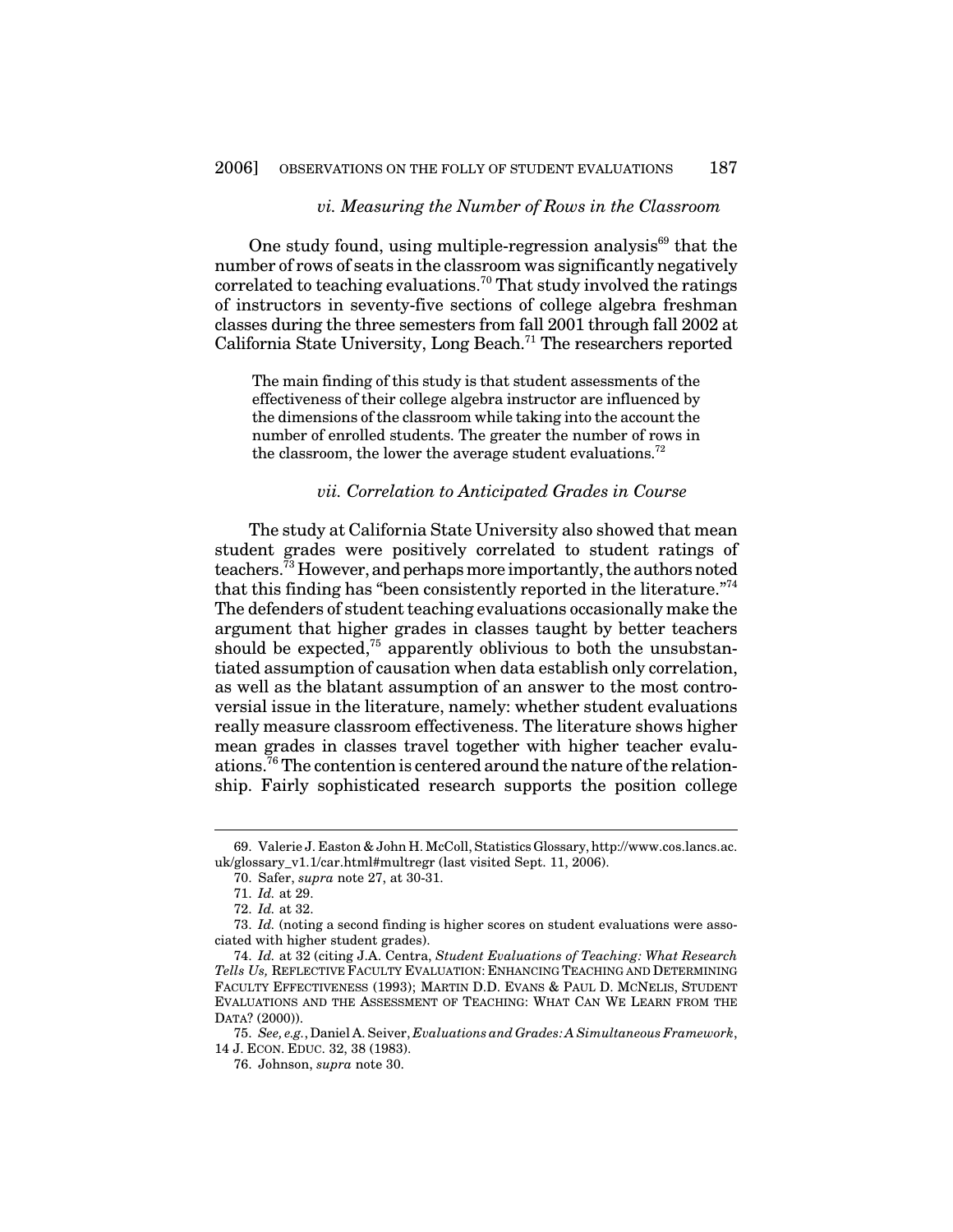faculty engage in an implicit trade-off of grades for evaluations.<sup>77</sup> One researcher concluded, "[T]he results from this analysis provide conclusive evidence of a biasing effect of student grades on student evaluations of teaching." <sup>78</sup> He added the following warning about policy implications for the quality of higher education in the United States:

From a policy viewpoint, the findings of this study are important. As an increasing number of universities use student evaluations of teaching in administrative decisions that affect the careers of their faculty, the incentives for faculty to manipulate their grading policies in order to enhance their evaluations increase. Because grading policies affect student enrollment decisions and the amount students learn in their courses, the ultimate consequence of such manipulations is the degradation of the quality of education in the United States. 79

# *viii. Smaller Classes Generate Better Evaluations*

A few researchers found no significant relation between class size and others argue that the relationship is curvilinear, "[m]ost studies report the influence of class enrollment on student evaluations, revealing that lower enrollment is associated with higher evaluations." $^{80}$  It should be noted that class size is something over which the individual faculty member has absolutely no control; yet, when administrators use student evaluation results in a normative fashion (e.g., those faculty above the mean are "good" teachers), the individual faculty gets the credit or bears the burden of the administrative decisions on class size. Reducing class sizes is one of the few actions that education research almost unanimously shows improves instruction;<sup>81</sup> however, college and university administrators face strong pressures not to embrace this choice.<sup>82</sup>

# *B. The Loneliness of a Heterodox Instructor Inside an Orthodox Circle*

Our review of the literature did not turn up any studies of how heterodox faculty members fare on their student evaluations in schools

<sup>77.</sup> *Id.* at 16. 78. *Id.*

<sup>79.</sup> *Id.*

<sup>80.</sup> Safer, Farmer, Segalla & Elhoubi, *supra* note 27, at 28.

<sup>81.</sup> Lisa M. Fairfax, *Achieving the Double Bottom Line: A Framework for Corpor-*

*ations Seeking to Deliver Profits and Public Service*, 9 J.L. BUS. & FIN. 199, 215 (2004). 82. *See, e.g.*, MURRAY SPERBER, BEER AND CIRCUS: HOW BIG-TIME COLLEGE SPORTS

IS CRIPPLING UNDERGRADUATE EDUCATION (2000).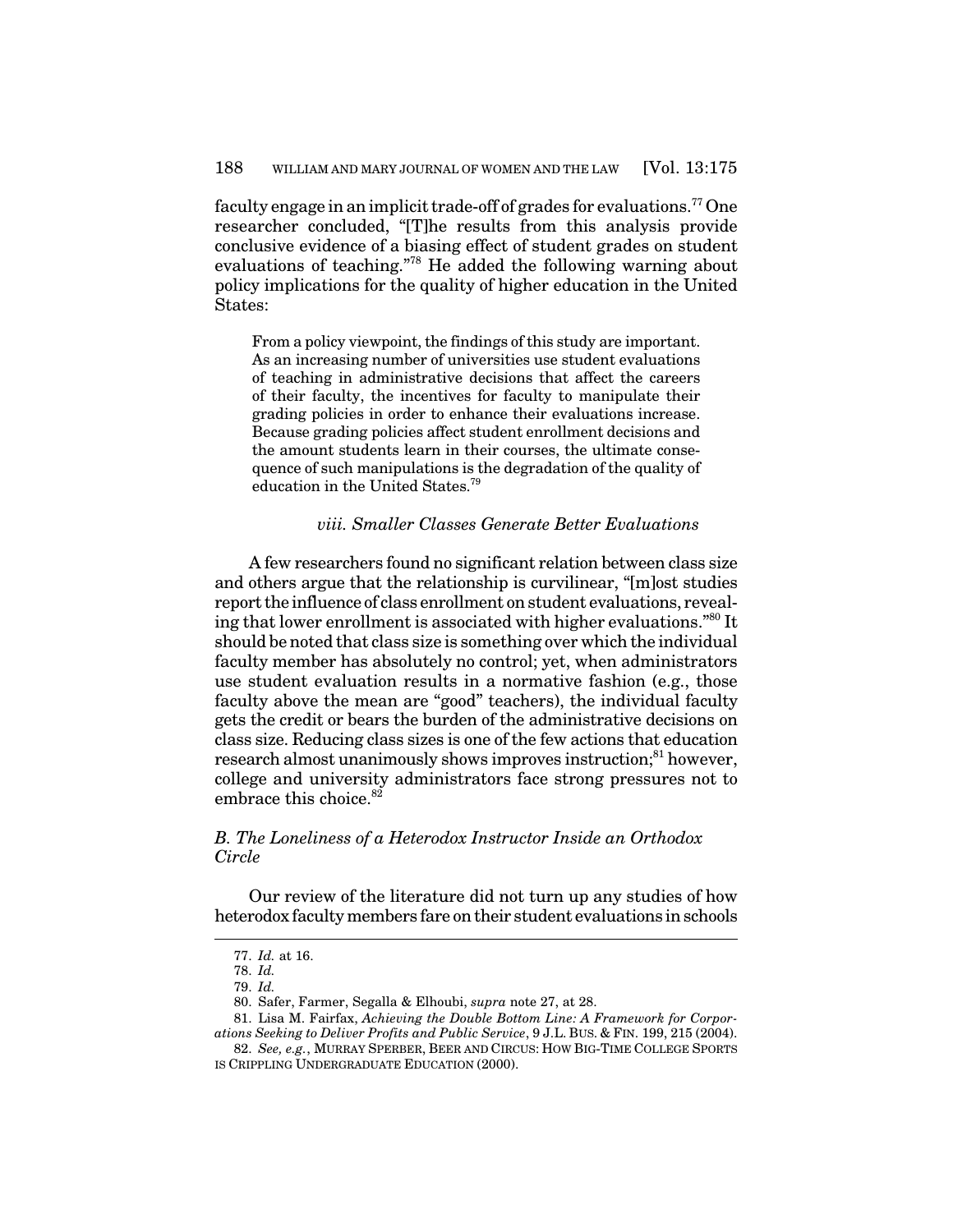and colleges where the vast majority of faculty, staff, and students are orthodox. We suspect that, based on the studies of non-native English speakers and on the biases toward women instructors, such faculty members do not receive evaluations in line with their teaching. We are not referring to orthodoxy to mean religious preferences here but rather situations such as a Marxist economics professor in a business school's economics department, or a business ethicist in a finance Department dominated by University of Chicago style economics, or a conservative legal positivist in a law faculty dominated by critical legal studies scholars. Our hypothesis is that at many schools, when the student body reflects and has absorbed the biases of the faculty — especially the case in first degree programs — the tendency will be for students to decline to engage the message at the level of ideas but rather to symbolically "shoot the messenger" on anonymous, end-of-semester teaching evaluations.

# *C. Examples of how Student Evaluation Results are Misused by College Administrators*

In one undergraduate institution, the Dean's Office ordered the department chairs to "rank order" every teaching member of their department using summaries of teaching evaluations. One department chair arbitrarily selected five questions, averaged them, and then used the statistical results to rank order the eighteen teaching faculty in his department. These ratings were then routinely used to distribute fifty percent of the new monies for annual pay raises. This takes "norming" to new levels because the information necessary to even determine if the numerical differences were statistically significant (i.e., 2.96 versus 2.99), was not provided.

"Norming" student evaluations on the Lake Wobegon <sup>83</sup> principle that all of our professors have to be above average makes an indefensible assumption that all faculty with student evaluation numbers over the mean are "good" teachers and those below the mean are "bad" teachers.<sup>84</sup> The truth may not even be close to that assumption. Suppose eighty percent of the teachers are doing a very good job in the classroom; such a normative assumption would discriminate against good teachers. If eighty percent were mediocre or worse in the classroom, such an assumption would reward bad teaching.

<sup>83.</sup> Wikipedia, http://en.wikipedia.org/wiki/Lake\_Wobegon (last visited Sept. 11, 2006).

<sup>84.</sup> Gray & Bergman, *supra* note 1.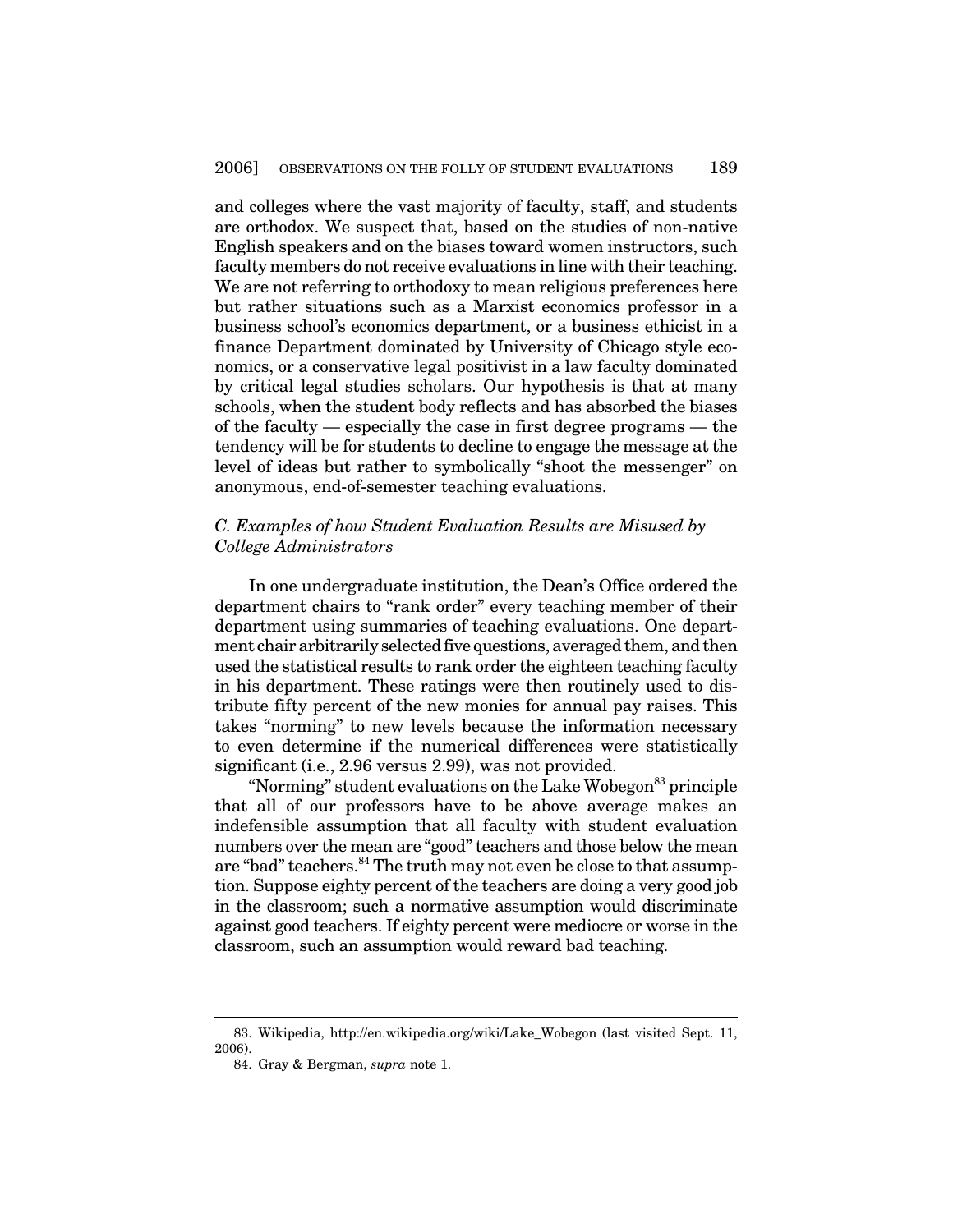#### II. IMPLICATIONS FOR DUE PROCESS AND FIRST AMENDMENT

*For society's good — if understanding be an essential need of society — inquiries into . . . problems, speculations about them, stimulation in others of reflections upon them, must be left as unfettered as possible. Political power must abstain from intrusion into this activity of freedom, pursued in the interest of wise government and the people's wellbeing, except for reasons that are exigent and obviously compelling.* 85

*— Justice Frankfurter*

We begin this section with a discussion of academic freedom and its role inshaping the modernuniversity.We then analyze the constitutional mandate for due process and protecting a faculty member's First Amendment rights.

#### *A. Academic Freedom and its Role in the Modern University*

Universities hold special regard in modern society as places where freedom of thought and inquiry are encouraged. The system of granting tenure to faculty members, for example, is meant to encourage faculty to engage in research, teaching, and service that is new and daring. <sup>86</sup> The typical argument for tenure is that without it, faculty "face excessive pressure to avoid risky, innovative, or controversial topics in their research and teaching."<sup>87</sup> Tenure captures the idea that within academe, "professional autonomy and collegial selfgovernance" are the reigning values. 88 In spite of this ideal, recent events illustrate that the notion of academic freedom is constantly under attack.

Sometimes the controversies surrounding academic freedom have little to do with faculty, but rather with the campus environment. Recently, incidents at multiple institutions across the country surrounding the Israeli-Palestinian conflict have stretched and sorely tested the ideals surrounding academic freedom. Such was the case

<sup>85.</sup> Sweezy v. New Hampshire, 354 U.S. 234, 262 (1957) (Frankfurter, J., concurring). 86. For a commentary on tenure as it evolves to meet new challenges, see James J.

Fishman, *Tenure: Endangered or Evolutionary Species,* 38 AKRON L. REV. 771 (2005). 87. Jeffrey Miron, *The Economics of the Tenure System* (2001), http://www.econlib.

org/library/Columns/Mirontenure.html.

<sup>88.</sup> James J. Fishman, *Tenure and its Discontents: The Worst Form of Employment Relationship Save All the Others,* 21 PACE L. REV. 159, 176 (2000).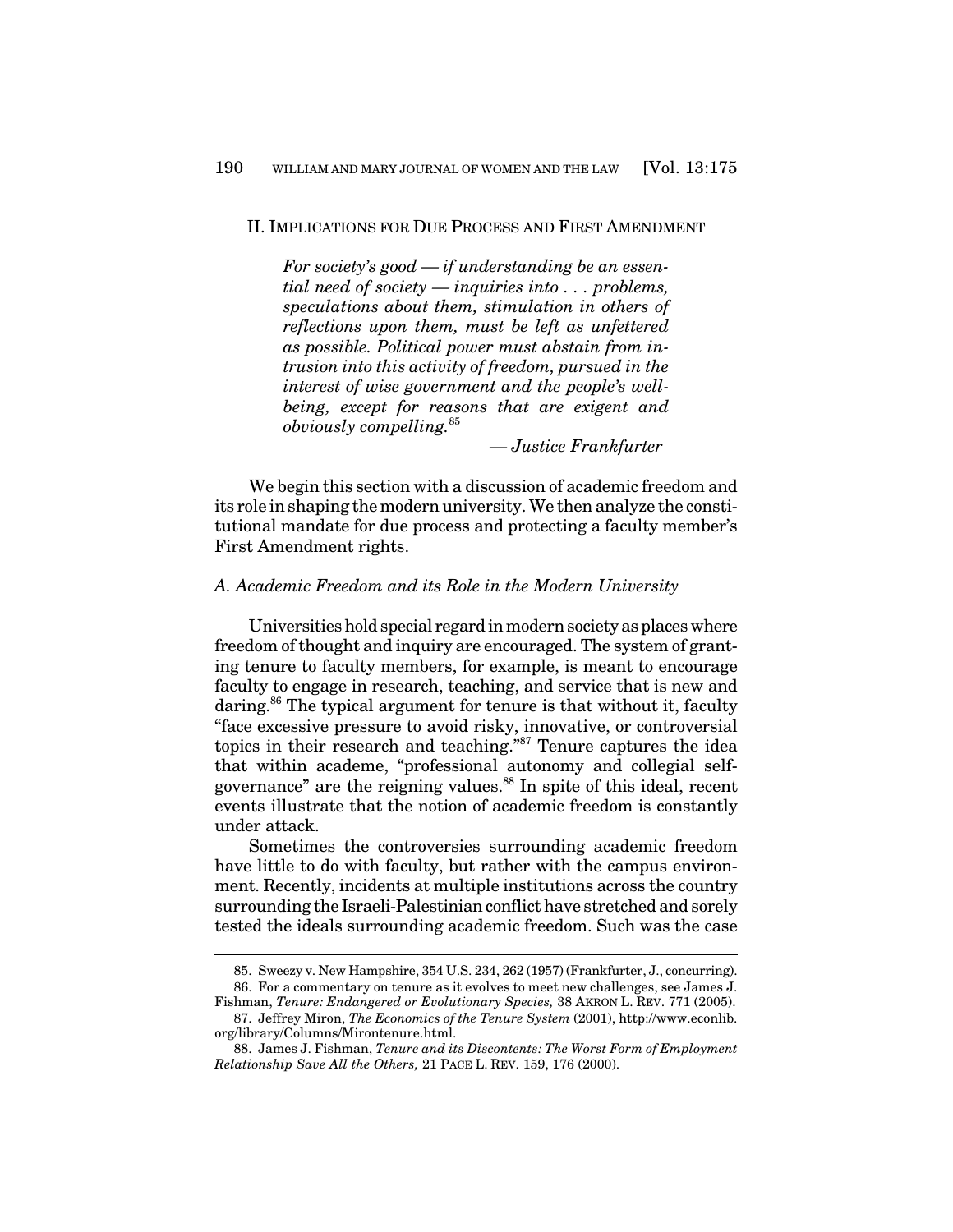at CarnegieMellon University,for example,whenMalik ZuluShabazz was invited to campus in February, 2005. <sup>89</sup> Shabazz leads the New Black Panther Party for Defense, an organization the Southern Poverty Law Center designated as a hate group for its anti-Semitic doctrine. <sup>90</sup> University officials asked the sponsoring student organization to reconsider, but its "commitment to free expression" meant that the students made the final decision.<sup>91</sup> The resulting speech by Shabazz, which involved his aides walking the aisles with a nightstick, taking photos of white people, and denunciations of Jewish persons, stirred an angry response from the community, which argued that someone of Shabazz's ilk posed no value to the educational mission of a university. 92 In this case, the use of academic freedom as a defense for University-sanctioned actions resulted in a fierce backlash from Jewish students. 93

Princeton University recently faced a similar backlash from the Jewish community when a prominent Middle East scholar from Columbia, Rashid Khalidi, was considered for an endowed Chair in Contemporary Middle East Studies. <sup>94</sup> Princeton's Center for Jewish Life reacted strongly, accusing the administration of "hiring an individual who has a political agenda rather than a scholarly approach to history." <sup>95</sup> The debate took a ferocious turn at Columbia itself, when pro-Israeli students complained they were intimidated by various pro-Palestinian faculty members. 96

Vanderbilt University's use of "creating a more welcome environment" as a rationale for a controversial university action also failed when the university attempted to remove the word "Confederate" from the "Confederate Memorial Hall" stone monument in front of a student residence hall in early 2005. <sup>97</sup> An appeals court ruled that if

93. Rachlin, *supra* note 92.

<sup>89.</sup> Dennis Roddy, *Pin the Tail on the Honky*, PITTSBURGH POST-GAZETTE, Feb. 20, 2005, at J1.

<sup>90.</sup> *Id.*; Scott Jaschik, *Hate at Carnegie Mellon*, INSIDE HIGHER ED, Feb. 22, 2005, http://www.insidehighered.com/news/2005/02/22/carnegie2\_22.

<sup>91.</sup> Jaschik, *supra* note 90.

<sup>92.</sup> *See, e.g.*, Roddy, *supra* note 89; Yaron Rachlin, *Lights Out (Letter to the Editor)*, PITTSBURGH POST-GAZETTE, Feb. 28, 2005, at A8.

<sup>94.</sup> Jacob Gershman, *Princeton's Wooing of Columbia Teacher Creates Friction in Jewish Community,* N.Y. SUN, Apr. 26, 2005, http://www.nysun.com/pf.php?id=12860. 95. *Id.*

<sup>96.</sup> *See* Karen Arenson & N.R. Kleinfield, *Columbia's President, an Expert on Free Speech, Gets an Earful*, N.Y.TIMES, May 25, 2005, at 1. *See also* Jennifer Jacobson, *The Politics of Israel Studies*, CHRON. HIGHER EDUC., June 24, 2005, at A10 (noting controversies surrounding Arab and Israeli studies throughout the country).

<sup>97.</sup> Devin Varsalona, *Vanderbilt U. Drops Fight Over Name*, CHRON.HIGHER EDUC., Jul. 29, 2005, at A30; Scott Jaschik, *The Phantom Professor*, INSIDE HIGHER ED, May 11, 2005, http://insiderhighered.com/news/20005/05/11/phantom.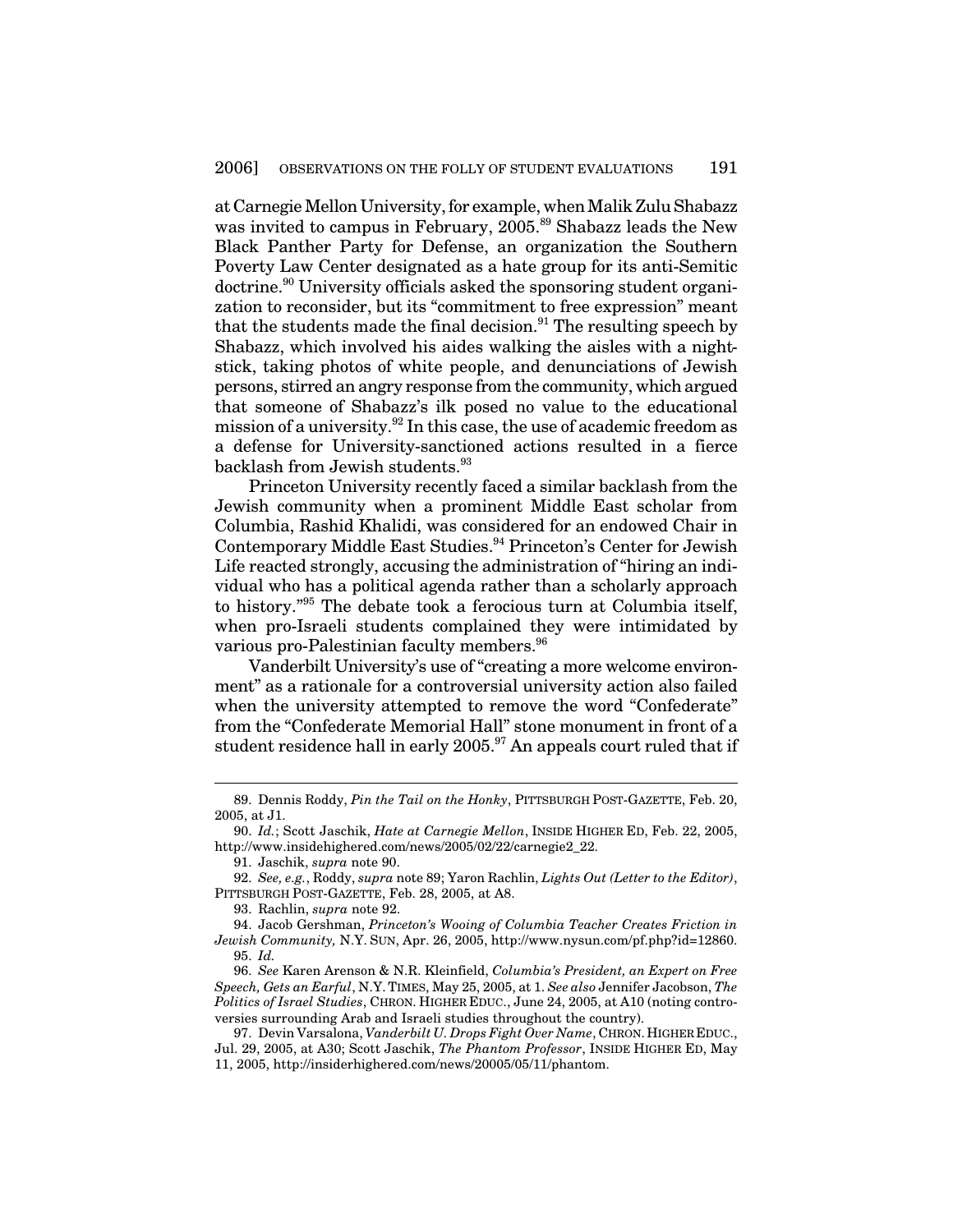Vanderbilt took such action, it would have to repay the monetary gift from the United Daughters of the Confederacy that donated fifty thousand dollars in 1935.<sup>98</sup>

In other instances, the attacks on academic freedom are more sinister and are aimed squarely at a faculty member's teaching or scholarship. Examples of universities terminating employment of instructors and adjunct faculty are plentiful. At Southern Methodist University, for example, writing instructor Elaine Liner was fired after writing an anonymous blog critical of "snooty" Ph.D.-holding faculty and mocking wealthy students looking for a "Mrs." degree.<sup>99</sup> At Georgetown College, an adjunct sociologist professor, who crossdressed occasionally at area restaurants, sued the college when he was fired even though he never cross-dressed at the college.<sup>100</sup> Suppose he had cross-dressed at the college, does that mean Georgetown has a dress code for faculty?

The examples are more difficult to comprehend when they affect tenured or tenure-track faculty, who, after all, are supposed to be the biggest beneficiaries of a tenure system that promotes academic freedom. Consider for instance the case of Professor Jonathan Bean, a prize-winning author and past winner ofthe College of Liberal Arts Teacher of the Year award. $^{101}$  In the spring of 2005, he distributed an optional handout in his survey course on American history. <sup>102</sup> The handout was a reprint from a conservative newspaper on the "Zebra Killings," a series of black-on-white murders in San Francisco in the 1970s. <sup>103</sup> Other readings in the course included works by Dr. Martin Luther King, Jr. and Malcolm  $X^{104}$  In response, six other faculty members published a letter in the student newsletter "denouncing him for handing out 'racist propaganda' that was full of 'falsehood and innuendo.'" <sup>105</sup> The Dean then cancelled the discussion sections of his class for a week and informed his teaching assistants that they no longer had to work for Professor Bean. 106

<sup>98.</sup> *Id.*

<sup>99.</sup> Colleen Nelson, *Unmasked Blogger Left SMU Smarting; Official Says Contract Lapse Not Related to Teacher's Chronicles*, DALLAS MORNING NEWS, May 15, 2005, at 1A. 100. Scott Jaschik, *Did Cross Dressing Cost Adjunct His Job?,* INSIDE HIGHER ED,

June 6, 2005, http://www.insidehighered.com/news/2005/06/06/cross. 101. Cathy Young, *A Left Wing Witch Hunt on Campus*, BOSTON GLOBE, May 2, 2005,

at A11. 102. *Id.*

<sup>103.</sup> *Id.*

<sup>104.</sup> Scott Jaschik, *'Handout Hysteria' or Insensitivity*, INSIDE HIGHER ED, Apr. 29, 2005, http://www.insidehighered.com/news/2005/04/29/siu.

<sup>105.</sup> Young, *supra* note 101.

<sup>106.</sup> Jaschik, *supra* note 104.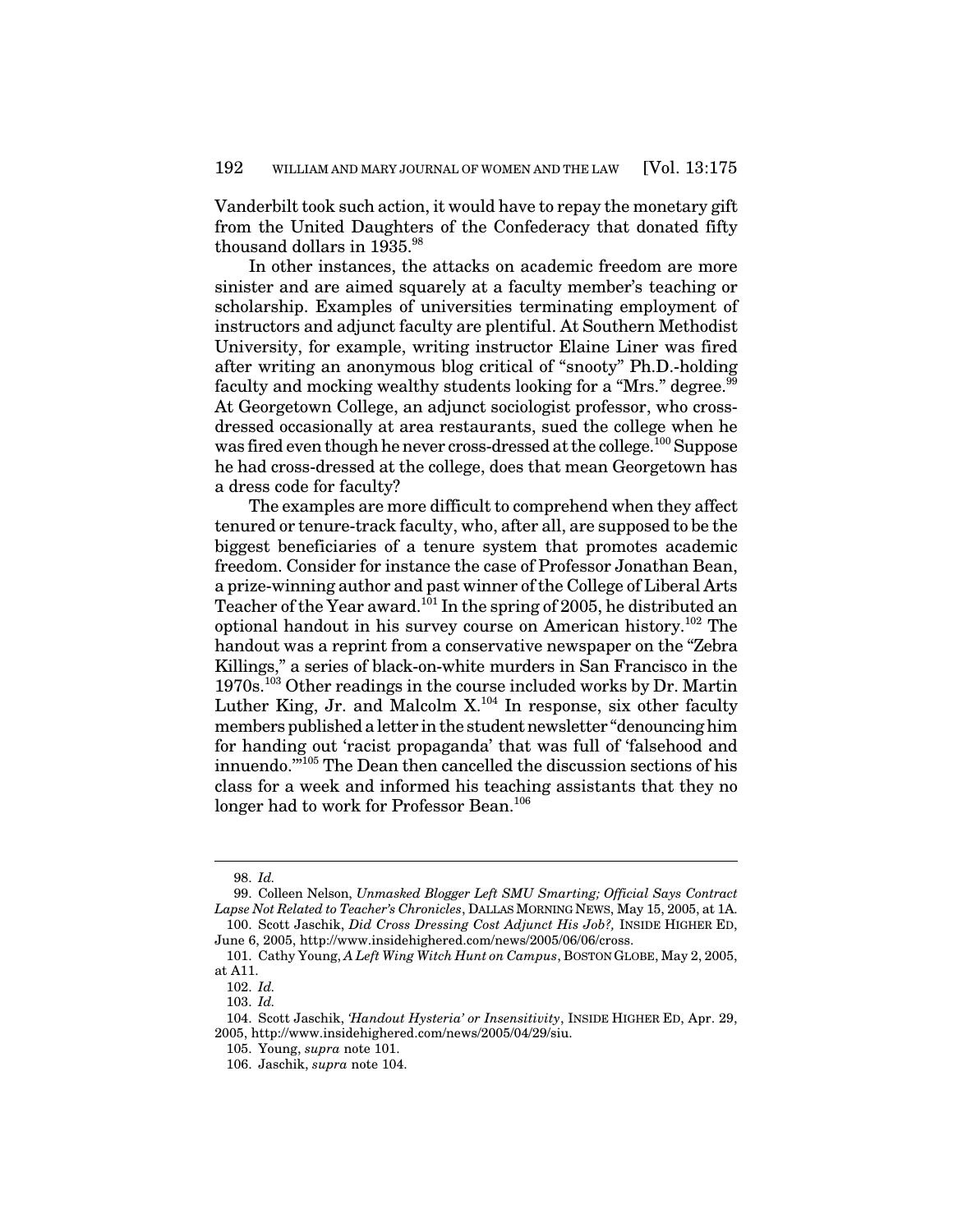David Graeber, a tenure-track anthropology professor at Yale, was not so lucky. <sup>107</sup> After teaching six years at Yale, the university failed to renew his contract for the last two years prior to a tenure vote. <sup>108</sup> Graeber is a popular teacher with good teaching evaluations and a prolific scholar with two books and dozens of articles, papers, and essays.<sup>109</sup> He believes that Yale did not renew his contract because he is a self-professed anarchist who supported the unionization of graduate student employees — in other words, for his political beliefs. <sup>110</sup> An online petition in support of Graeber has collected over four thousand signatures,<sup>111</sup> and rumors swirl at Yale that six other faculty members in the Anthropology department may leave.<sup>112</sup>

Consider the case of Professor Miguel De La Torre, a minister and tenured professor at Hope College in Michigan. 113 In a column he wrote for a local newspaper, Professor De La Torre wrote satirically about the religious right's condemnation of homosexuality.<sup>114</sup> In response, the President of Hope College sent him a letter criticizing his writings and claiming that it made it more difficult for Hope to raise money.<sup>115</sup> Despite his achieving tenure, publishing several books, and strong teaching reviews, Professor De La Torre was passed over for a merit pay increase, and eventually quit his position at  $\rm Hope.^{116}$ 

Sometimes, controversy follows faculty members even when they engage in speech outside the classroom, outside their scholarship, and indeed, outside of every sphere of being a faculty member. Brooklyn College professor Timothy Shortell was voted by his colleagues to become the new Chair of the Sociology Department.<sup>117</sup> Within days, news erupted that Professor Shortell held views that were critical of organized religion and the its followers.<sup>118</sup> In one

<sup>107.</sup> David Epstein, *Early Exit,* INSIDE HIGHER ED, May 18, 2005, http://www.inside highered.com/news/2005/05/18/yale.

<sup>108.</sup> *Id.*

<sup>109.</sup> *Id.*

<sup>110.</sup> *Id.*

<sup>111.</sup> *Id.*; *see also In Support of David Graeber*, *at* http://www.PetitionOnline.com/ dgraeber/petition.html (last visited Sept. 11, 2006).

<sup>112.</sup> Julie Post, *Anthropology Profs Fear Exodus*, YALE DAILY NEWS, Sept. 23, 2005, http://www.yaledailynews.com/article.asp?AID=29962 (last visited Sept. 11, 2006).

<sup>113.</sup> Miguel De La Torre, *When the Bible is Used for Hate*, THE HOLLAND SENTINEL, Feb. 1, 2005, http://www.hollandsentinel.com/stories/020105/opi\_020105018.shtml.

<sup>114.</sup> *Id.*

<sup>115.</sup> Scott Jaschik, *Did SpongeBob Article Cost Professor a Job?*, INSIDE HIGHER ED, Apr. 28, 2005, http://www.insidehighered.com/news/2005/04/28/hope.

<sup>116.</sup> *Id.*

<sup>117.</sup> Scott Jaschik, *Academic Freedom or Intolerance of Faith?,* INSIDE HIGHER ED, May 26, 2005, *at* http://www.insidehighered.com/news/2005/05/26/shortell.

<sup>118.</sup> *Id.*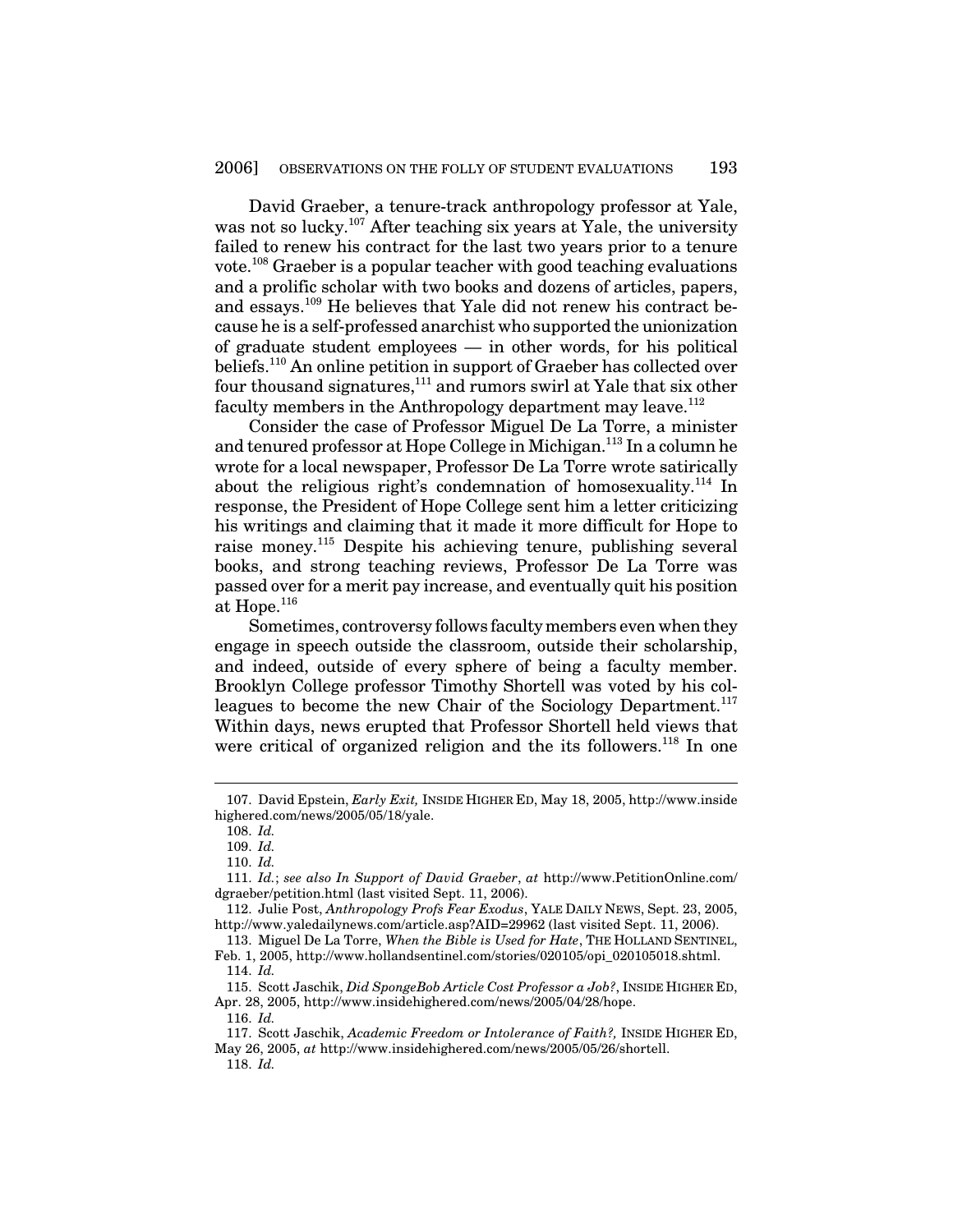online essay, he referred to religious people as "moral retards" and compared them to children.<sup>119</sup> The New York Sun,<sup>120</sup> Fox New's "The O'Reilly Factor," $121$  and the Washington Times $122$  were quick to denounce Shortell. Brooklyn College President Cristoph Kimmich appointed an investigative committee.<sup>123</sup> Amidst the outcry, Shortell voluntarily withdrew from the Chair's position. 124

Academic freedom has been described as "that aspect of intellectual liberty concerned with the peculiar institutional needs of the academic community." 125 "The academic freedom of university professors and researchers is generally understood to be freedom from political, ecclesiastical, or administrative interference with investigation, discussion, and publication in their field of study." <sup>126</sup> Apparently, no one gave much thought to corporations chilling academic freedom before the 1990s. However, the American Association of University Professors ("AAUP") did consider politics and religion as potential enemies of free thought.

In 1940, the AAUP produced the classic statement on academic freedom, the 1940 Statement of Principles on Academic Freedom and Tenure.<sup>127</sup> In relevant part, it reads as follows:

a. Teachers are entitled to full freedom in research and in the publication of the results, subject to the adequate performance of their other academic duties; but research for pecuniary return should be based upon an understanding with the authorities of the institution.

<sup>119.</sup> *Id.*

<sup>120.</sup> *See Chairman Shortell,* N.Y. SUN, May 18, 2005, at 8.

<sup>121.</sup> *The O'Reilly Factor: Professor Rewarded for Slamming Religion* (Fox television broadcast May 26, 2005).

<sup>122.</sup> *See The Nutty Things Professors Say,* WASH. TIMES, June 12, 2005, at B2.

<sup>123.</sup> Jaschik, *supra* note 117.

<sup>124.</sup> Jacob Gershman, *Professor Who Belittled Believers Drops Bid to Head Up a Department,* NY. SUN, June 8, 2005, at 1.

<sup>125.</sup> Comment, *Developments in the Law: Academic Freedom*, 81 HARV.L. REV. 1045, 1048 (1968).

<sup>126.</sup> SusanL. Pacholski, *Title VII in the University:The Difference Academic Freedom Makes*, 59 U. CHI. L. REV. 1317, 1320 (1992) (citing Fritz Malchup, *On Some Misconceptions Concerning Academic Freedom*, *reprinted in* ACADEMIC FREEDOM AND TENURE 178 (Louis Joughin ed., 1969); Will Herberg, *On the Meaning of Academic Freedom*, *in* ON ACADEMIC FREEDOM 1 (Valerie Earle ed., 1971) (citing Arthur O. Lovejoy, *Academic Freedom*, *in* 1 ENCYCLOPEDIA OF THE SOCIAL SCIENCES 384 (Edwin R.A. Seligman ed., 1930)). Pacholski then adds: "This notion of freedom is bounded by the limits of professional competence and ethical behavior." *Id.* at n. 15.

<sup>127.</sup> AMERICAN ASSOCIATION OF UNIVERSITY PROFESSORS, *1940 Statement of Principles on Academic Freedom and Tenure With 1970 Interpretive Comments, in* POLICY DOCUMENTS & REPORTS (7th ed., 1990), *available at* http://www.aaup.org/ statements/Redbook/1940stat.htm.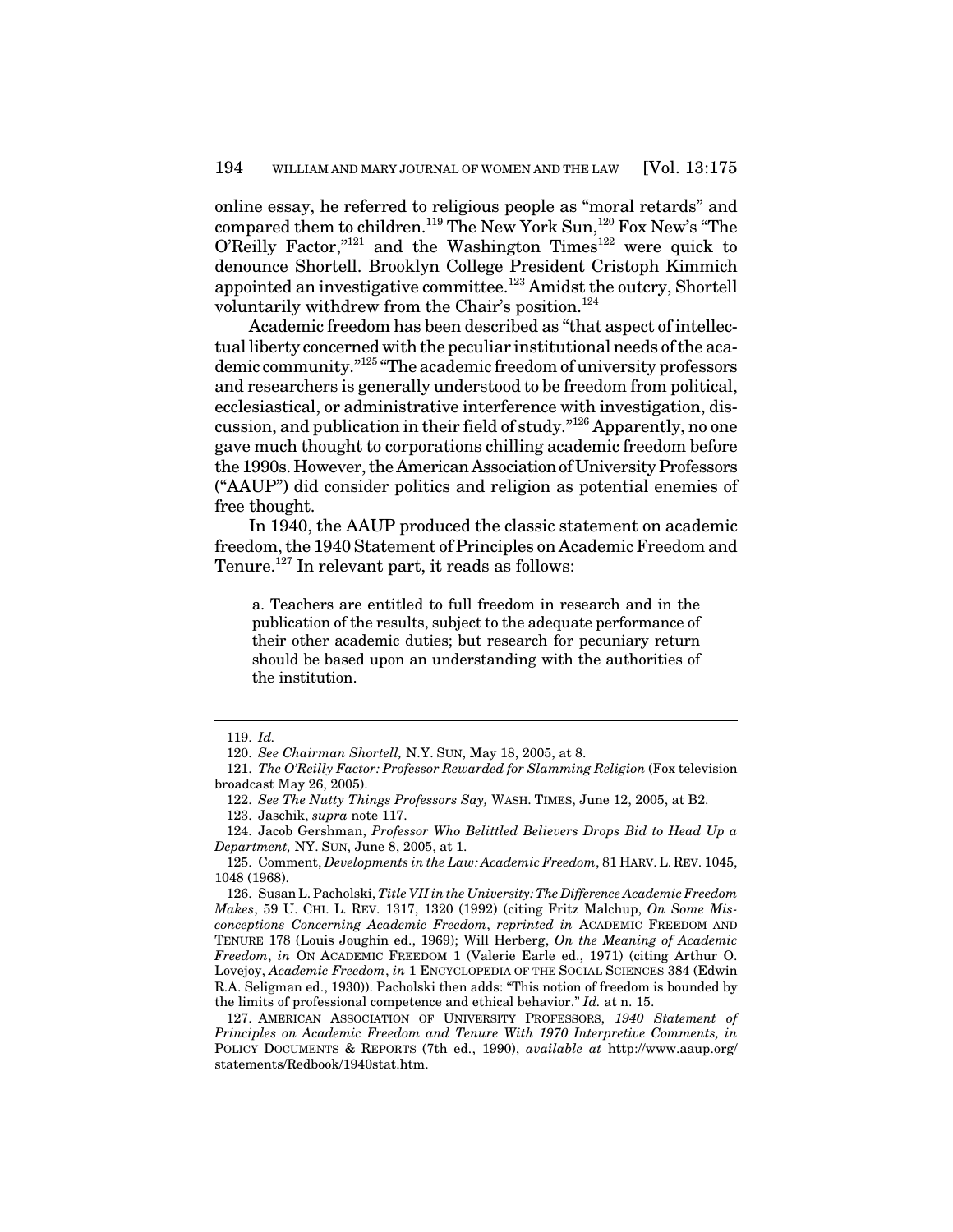b. Teachers are entitled to freedom in the classroom in discussing their subject, but they should be careful not to introduce into their teaching controversial matter which has no relation to their subject. Limitations of academic freedom because of religious or other aims of the institution should be clearly stated in writing at the time of the appointment.

c. College and university teachers are citizens, members of a learned profession, and officers of an educational institution. When they speak or write as citizens, they should be free from institutional censorship or discipline, but their special position in the community imposes special obligations. As scholars and educational officers, they should remember that the public may judge their profession and their institution by their utterances. Hence they should at all times be accurate, should exercise appropriate restraint, should show respect for the opinions of others, and should make every effort to indicate that they are not speaking for the institution. 128

In 1967, the U.S. Supreme Court had the opportunity to address academic freedom.<sup>129</sup> The case involved a declaratory judgment action seeking injunctive relief brought by faculty members of Buffalo State University who were notified that they would be fired for refusing to sign the "Feinberg Certificate." <sup>130</sup> This certificate declared that the signee was not a Communist and that if he had ever been a Communist, he had communicated that fact to the President of the University of the State of New York.<sup>131</sup> In a five to four decision, the Court, in an opinion by Justice William Brennan, held that the New York statutes requiring the Feinberg Certificate were unconstitutionally overbroad because the state could achieve its objectives, namely "protecting its education system from subversion," through less sweeping prohibitions. <sup>132</sup> Brennan wrote:

Our Nation is deeply committed to safeguarding academic freedom, which is of transcendent value to all of us and not merely to the teachers concerned. That freedom is therefore a special concern of the First Amendment, which does not tolerate laws that cast a pall of orthodoxy over the classroom. 133

The pall of "orthodoxy" in the 1990s and early twenty-first century seems to be self-imposed by many colleges and universities, which

<sup>128.</sup> *Id.*

<sup>129.</sup> Keyishian v. Bd. of Regents, 385 U.S. 589 (1967).

<sup>130.</sup> *Id.* at 589, 595.

<sup>131.</sup> *Id.* at 589.

<sup>132.</sup> *Id.* at 603, 609.

<sup>133.</sup> *Id.* at 603.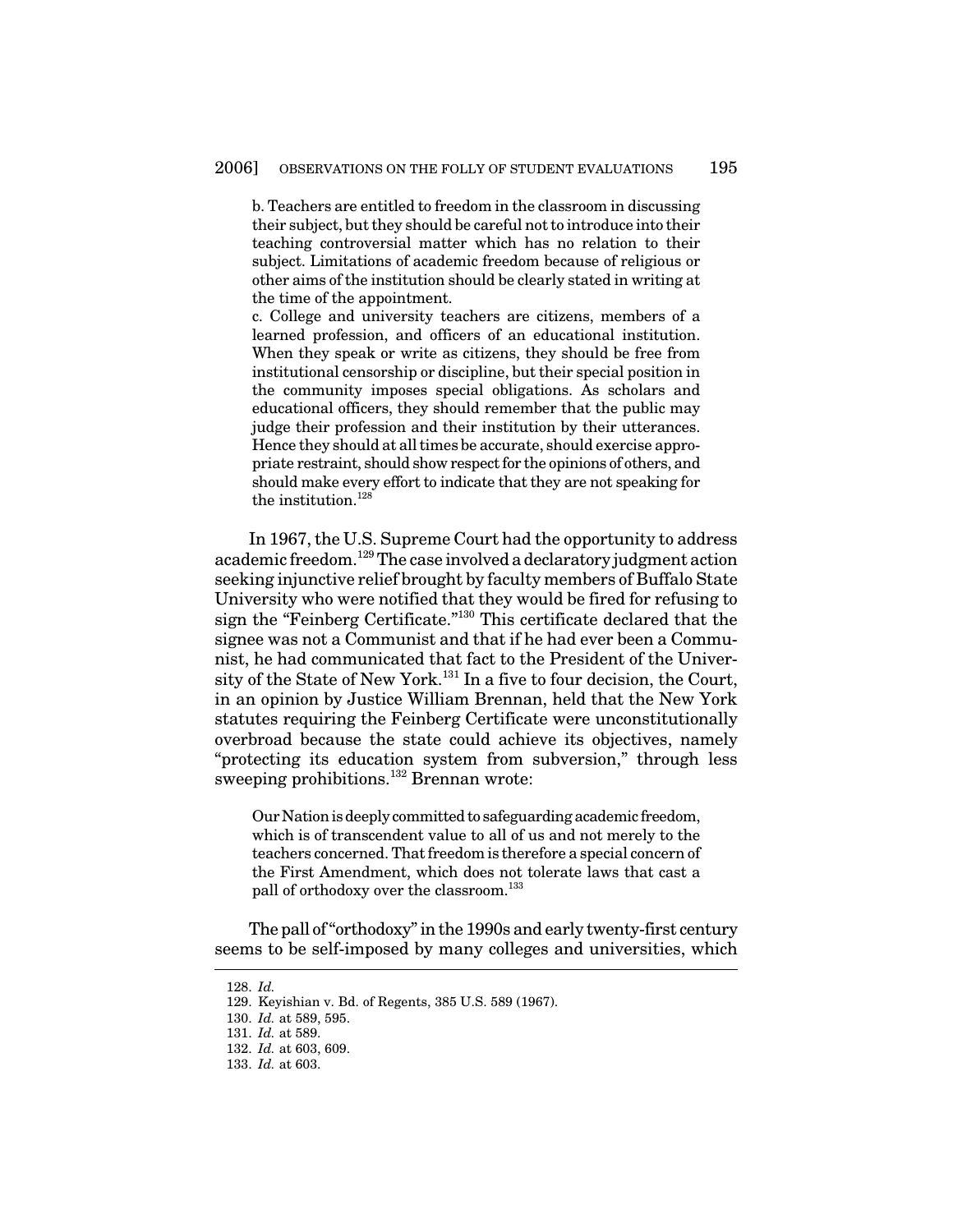are now dependent onfinancial contributors to keep operations going. In the 1990s, some state universities' presidents began referring to their universities as "state-assisted" universities, indicating more accurately their financial relationship with their states. <sup>134</sup> Problems with loyalty oaths and seditious speech seem to have disappeared. Now the issue is whether a professor's research, publications, or speeches will offend a major corporation, a powerful lobby such as the NRA or AAUP, or a political interest group with political clout. One source suggests strongly that the modern college administrators are, at least partially, at fault for this climate. 135

One sad conclusion is that the First Amendment means little when university administrators and university professors engage in self-censorship to appease various interests. <sup>136</sup> As another author has noted, "[b]ecause the loss of employment is so damaging, the expectation that they will be fired for expressing their opinions could have a serious chilling effect on individuals' political speech."<sup>137</sup>

On February 3, 2005 at a raucous meeting during which two protestors were arrested, the University of Colorado Regents ordered a virtually unprecedented investigation into whether the controversial ethnic studies Professor Ward Churchill should be fired for cause. 138 Interim Chancellor Phil DiStephano, assisted by Arts & Sciences Dean Todd Gleason and School of Law Dean David Getches, will direct the investigation.<sup>139</sup> Professor Churchill's act which precipitated this crisis was that he wrote an essay about the September 11, 2001 terrorist attacks on the Trade Towers in NYC and on the Pentagon that failed all measures of political correctness and most measures of sensitivity. He compared "technocrats" working in the World Trade Center to notorious Nazi bureaucrat Adolf

<sup>134.</sup> *See* David W. Breneman, *For Colleges, This is Not Just Another Recession*, CHRON. HIGHER EDUC., June 14, 2002, at B7.

<sup>135.</sup> *See* ALAN CHARLES KORS & HARVEY A, SILVERGLATE, THE SHADOW UNIVERSITY: THE BETRAYAL OF LIBERTY ON AMERICA'S CAMPUSES 312-35 (1998).

<sup>136.</sup> *See generally* MARTIN LEE & NORMAN SOLOMON, UNRELIABLE SOURCES: AGUIDE TO DETECTING BIAS IN NEWSMEDIA (1992) (discussing the influence of big business over American news outlets); *see also* William A. Wines & Terence J. Lau, *Can You Hear Me Now? Corporate Censorship and Its Troubling Implications for the First Amendment,* 55 DEPAUL L. REV. 119 (2005).

<sup>137.</sup> Dale E. Miller, *Terminating Employees for Their Political Speech,* 109 BUS. & SOC'Y. REV. 225, 229 (2004); *see also* Lee Bollinger, University President, Columbia University, Address at National Press Club Luncheon (Apr. 2, 2003) (explaining that an untenured faculty member who had called for the United States to lose the Iraq war and proclaimed hope for the deaths of U.S. soldiers could not be fired because the speech did not occur in the classroom but, rather, at an open "teach-in").

<sup>138.</sup> Charlie Brennan, *Churchill Probe Ordered,* ROCKY MTN. NEWS, Feb. 4, 2005, http://www.rockymountainnews.com/drmn/news/article/0,1299,DRMN\_3\_4754450,00.htm. 139. *Id.*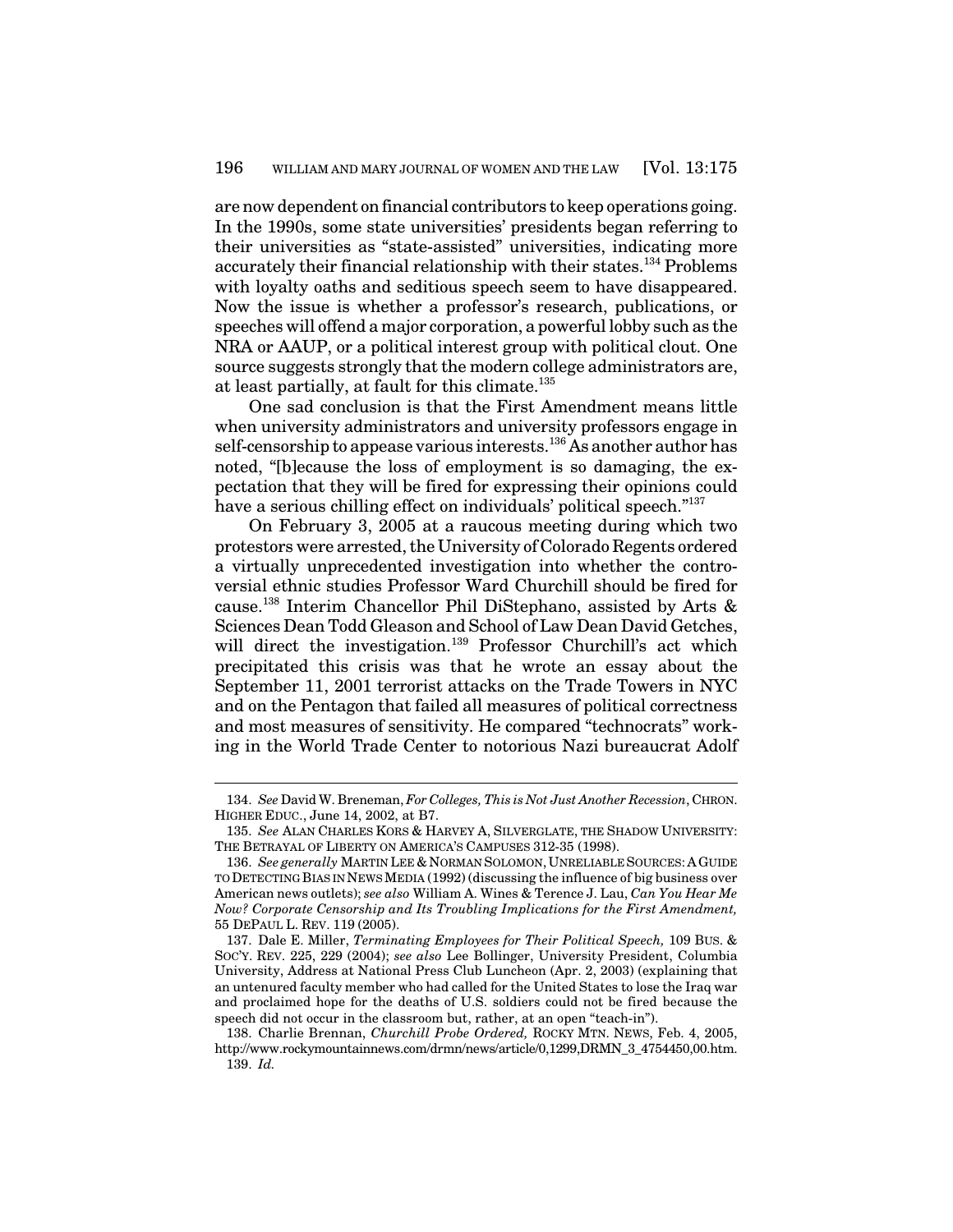Eichmann and declared that the United States had invited such attacks by a long history of"violent domination of other countries and  $\mathrm{cutures.}^{n140}$ 

In March 2005 as one outcome of the controversy involving Ward Churchill, the President of the University of Colorado, Betsy Hoffman, resigned after she had defended Mr. Churchill's academic right of free speech against critics who wanted him fired.<sup>141</sup> Mr. Churchill's three-year-old essay exploded into a political firestorm in January 2005 before a scheduled appearance of Churchill at Hamilton College in New York.<sup>142</sup> In December 2004, when the Kirkland Project for the Study of Gender, Society, and Culture at Hamilton College sent an e-mail message to Hamilton Professors mentioning Mr. Churchill's speech, one professor found and read Churchill's essay and urged Hamilton officials to cancel the speech.<sup>143</sup> On January 21, 2005, the campus newspaper highlighted Mr. Churchill's remarks.<sup>144</sup> A Syracuse, New York newspaper reported on the controversy on January 26, 2005, including comments by Hamilton professors who called the event "morally outrageous" and "an act of utter irresponsibility."<sup>145</sup>

On January 28, Bill O'Reilly discussed Mr. Churchill on his Fox television show and suggested that Professor Churchill be arrested for sedition. <sup>146</sup> On February 1, 2005, Hamilton College cancelled the event, which had been transformed from the initial speech by Churchill into a panel discussion on political prisoners and prisoner issues. <sup>147</sup> On February 3, 2005, the Colorado Board of Regents held a special meeting to discuss Professor Churchill and announced its apology and the probe into Churchill.<sup>148</sup>

A self-appointed group of hyper-active right-wingers managed to intimidate both Hamilton College 149 and the University of Colorado. It

<sup>140.</sup> *Id.*

<sup>141.</sup> *See* Paul Fain, *Under Fire on 2 Fronts, U. of Colorado Chief Resigns*, CHRON. HIGHER EDUC., Mar. 18, 2005, at A10. "The continuing controversy over Mr. Churchill has received as much if not more attention as the football scandal." *Id.* The football scandal escalated in March, 2005 when someone leaked details of a sealed grand-jury report indicating that the grand jury had found an assistant football coach "had sexually assaulted two female athletic trainers." *Id.*

<sup>142.</sup> *See* Scott Smallwood, *Inside aFree-SpeechFirestorm: HowaProfessor's 3-year-old Essay Sparked a National Controversy,* CHRON. HIGHER EDUC., Feb. 18, 2005, at A10.

<sup>143.</sup> *Id.*

<sup>144.</sup> *Id.*

<sup>145.</sup> *Id.*

<sup>146.</sup> *Id.*

<sup>147.</sup> *Id.*

<sup>148.</sup> Brennan, *supra* note 138.

<sup>149.</sup> Hamilton College had already shown itself to be vulnerable to allowing outside pressure to dictate pubic discourse on campus with the imbroglio over a one-month course on memoir writing scheduled to be taught by Susan Rosenberg, a former associate of the Weather Underground who served seventeen years of a fifty-eight year sentence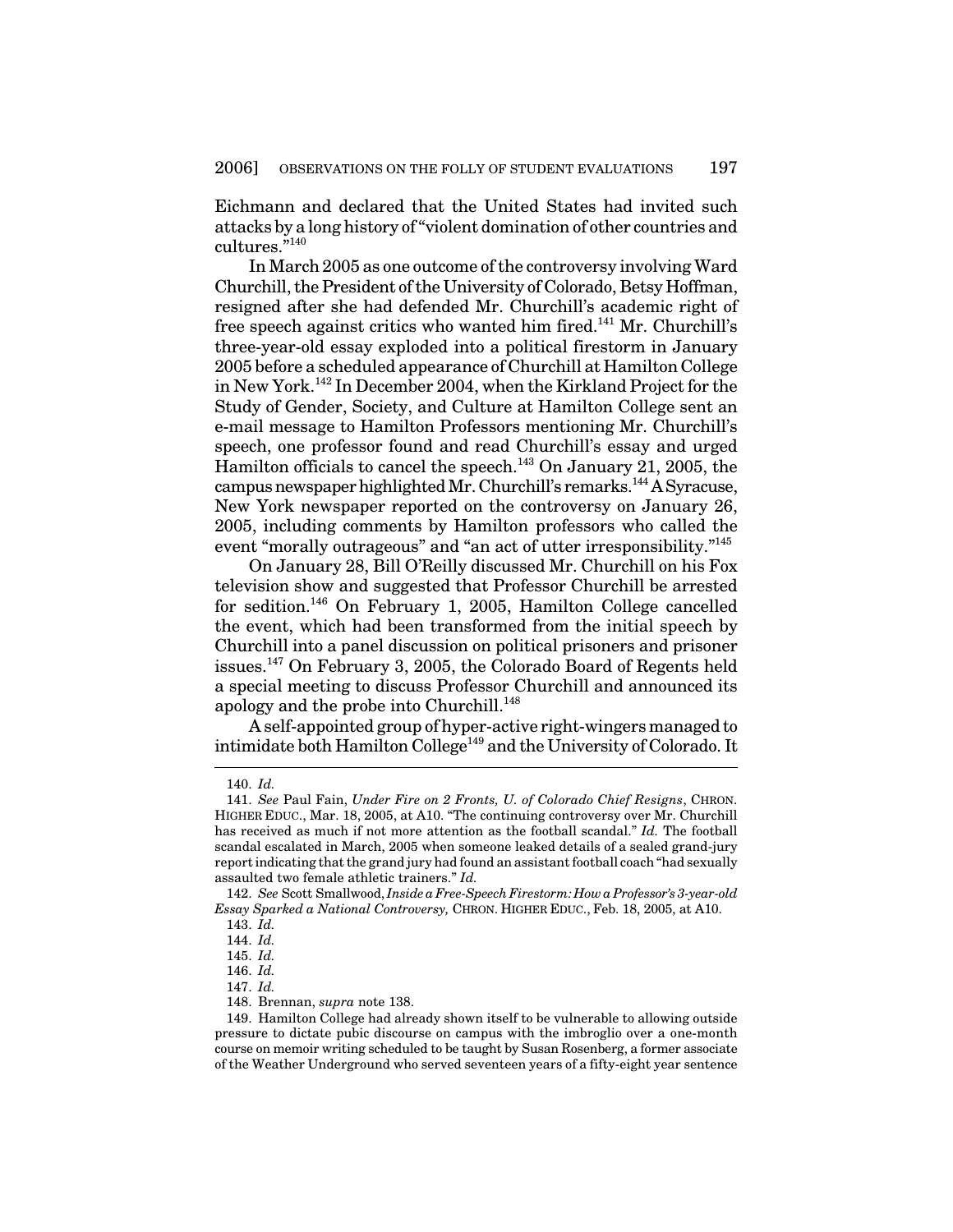also enabled politicians disposed to being hostile to Ward Churchill's style (if not his ideas) into leading a head-hunting expedition. The collateral damage, so far, seems to be limited to the career of Betsy Hoffman, President of the University of Colorado, already wounded by a sports scandal, and the fabric of the "profound national commitment to the principle that debate on public issues should be uninhibited, robust, and wide-open."<sup>150</sup>

Professor Wines remembers being an undergraduate on the Northwestern University campus in Evanston when the politics of civil rights were being hotly debated. Northwestern, not by any standard a radical outpost of free thinking, handled the situation in a model way. The head of the American Nazi Party, George Lincoln Rockwell, was invited to campus<sup>151</sup> for a structured and even-handedly moderated debate on race and civil rights in Scott Auditorium. Rockwell was, among other things, a prominent denier of the Holocaust at that time. <sup>152</sup> Security was present, but civility held sway. What that one undergraduate came away with was an indelible impression ofthe way universities have served society for a thousand years. 153 In an open and fair debate with informed scholars, Mr. Rockwell showed himself to be a small, bigoted, and not very intelligent man whose ideas did not hold up when confronted with reason in the bright light of public discourse. Despite Mr. Rockwell's skills in political advocacy and his slick demeanor, the most outstanding lesson that night was that his ideas had no support in science, history, justice, or reason. The structure of free universities suffered no harm that night, but the propaganda of the American Nazi Party took a serious body blow.

Tenure systems at most universities are ostensibly based on merit, but, as many untenured faculty know, the secrecy surrounding tenure votes means that controversial faculty, no matter how accomplished or meritorious, risk a negative decision. The ideals of

for her illegal radical exploits and was granted clemency in 2001. Smallwood, *supra* note 142. Ms. Rosenberg withdrew in the face of the opposition and the public relations mess at Hamilton College in Clinton, NY. *Id.*

<sup>150.</sup> New York Times Co. v. Sullivan, 376 U.S. 254, 270 (1964). Justice Brennan further describes protected speech as "vehement, caustic, and sometimes unpleasantly sharp attacks on government and public officials." *Id.*

<sup>151.</sup> Some faculty of that era at Northwestern recall President J. Roscoe Miller canceling a planned speech by George Lincoln Rockwell in 1963. The author has no memory of that event or whether it happened. However, a later appearance by Rockwell in Cahn Auditorium on December 7, 1965 is recalled by Wines and could, possibly, have resulted from protests over an earlier cancellation. For more details, see WILLIAM H. SCHMALTZ, HATE: GEORGE LINCOLN ROCKWELL AND THE AMERICAN NAZI PARTY 268 (2000).

<sup>152.</sup> *Id.* at 49-50.

<sup>153.</sup> For an excellent summary of the origins and functioning of free western universities, see CHARLES HOMER HASKINS, THE RISE OF UNIVERSITIES (1957).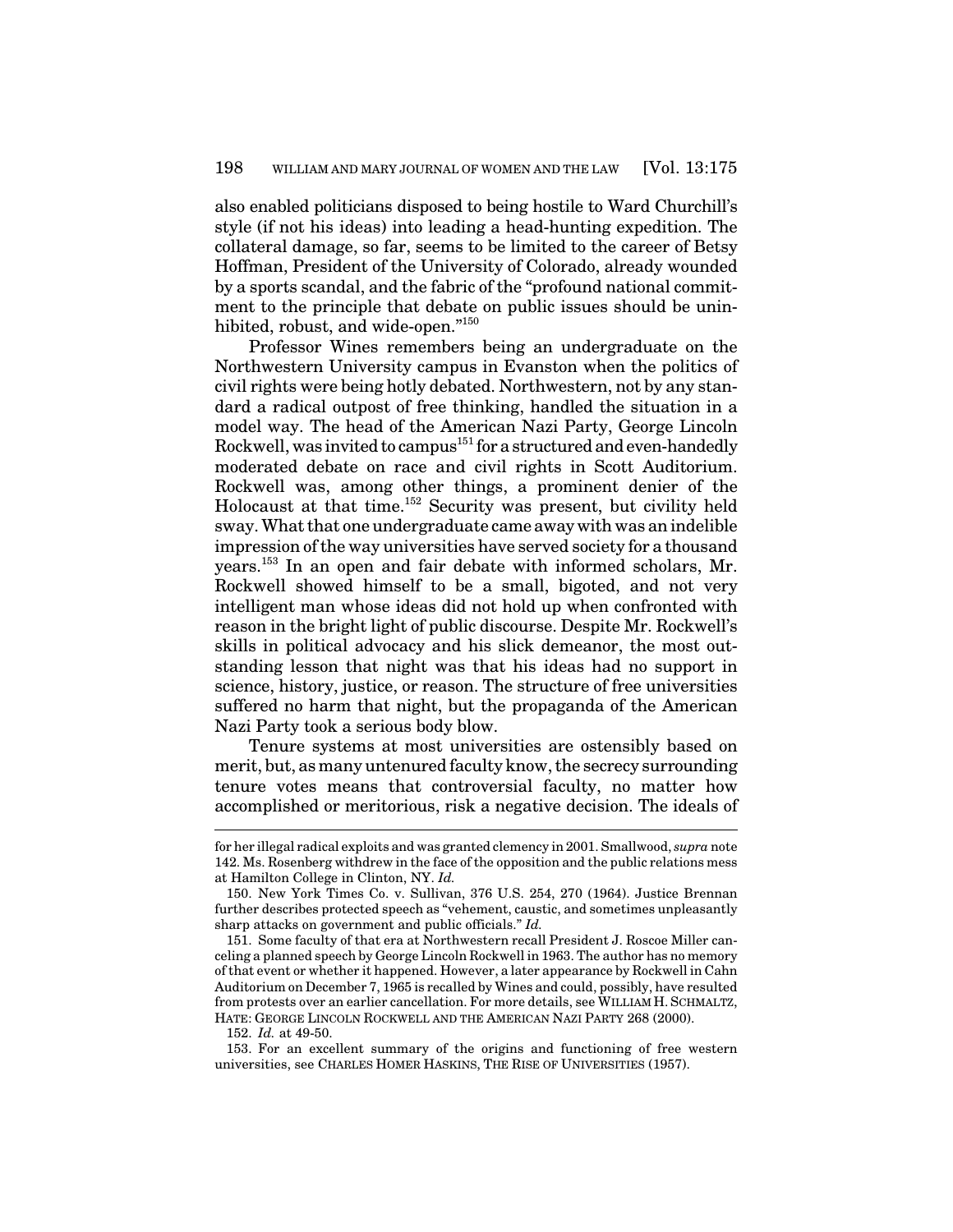academic freedom are therefore attenuated by the process, even before one considers the impact of student teaching evaluations. Student evaluations, with all the biases they embrace, put pressure on faculty to go slow and not rock the boat. In other words, do not pushundergraduates tomaximize their intellectual potential because that might fuel resentment, and do not confront the dominant political and religious beliefs of your particular subset of late adolescents even when such beliefs are patently false<sup>154</sup> and when confronting them is supposedly part of the education process and is courseappropriate. Undergraduates might retaliate on evaluations. Even post-tenure, as the Churchill situation demonstrates, faculty face pressures from students, alumni, administrators, and sometimes even the public and the media,<sup>155</sup> to conform their views to those views popularly held.

# *B. Judicial Treatment of the "Special Concern"* 156 *of the First Amendment — Academic Freedom*

American jurisprudence has had little occasion to address the issue of academic freedom. A dearth of willing plaintiffs, perhaps, makes appellate court opinions on the issue rare. When the courts have weighed in, however, they have been quick to uphold the popular notion that academe is, and should be, a bastion of freedom of thought and speech.

The United States Supreme Court began weighing in on academic freedom with a series of cases in the 1950s. 157 In *Wieman v. Updegraff*, the Court was faced with an Oklahoma statute that re-

<sup>154.</sup> For an insightful essay on how one community college instructor faced such problems, see WALTER BATEMAN, OPEN TO QUESTION 58-73. Mr. Bateman taught physical anthropology and once had students in his class count ribs in response to a fundamentalist's assertion that men had one less rib on the left side. *Id.* at 60. See Genesis 2:21- 22 for story that gave rise to the erroneous assertion.

<sup>155.</sup> For an analysis of how corporations can exert pressure on faculty research to force a specific outcome, see Wines and Lau, *supra* note 136.

<sup>156.</sup> *Keyishian*, 385 U.S. at 603. Justice Brennan writing for the court declared: Our Nation is deeply committed to safeguarding academic freedom, which is of transcendent value to all of us and not merely to the teachers concerned. That freedom is therefore *a special concern of the First Amendment,* which does not tolerate laws that cast a pall of orthodoxy over the classroom. [Emphasis added.]

<sup>157.</sup> *See* Kevin Oates, *Professor Defend Thyself: The Failure of Universities to Defend and Indemnify Their Faculty,* 39 WILLAMETTE L. REV. 1063, 1115 n.229 (2003) (stating that"[c]ourts have used the term 'academic freedom' since 1952"); Jennifer L.M. Jacobs, *Grade "A" Certified: The First Amendment Significance of Grading by Public University Professors,* 87 MINN. L. REV. 813 (Feb. 2003); Stacy E. Smith, *Who Owns Academic Freedom?: The Standard for Academic Free Speech at Public Universities,* 59 WASH. & LEE L. REV. 299 (2002).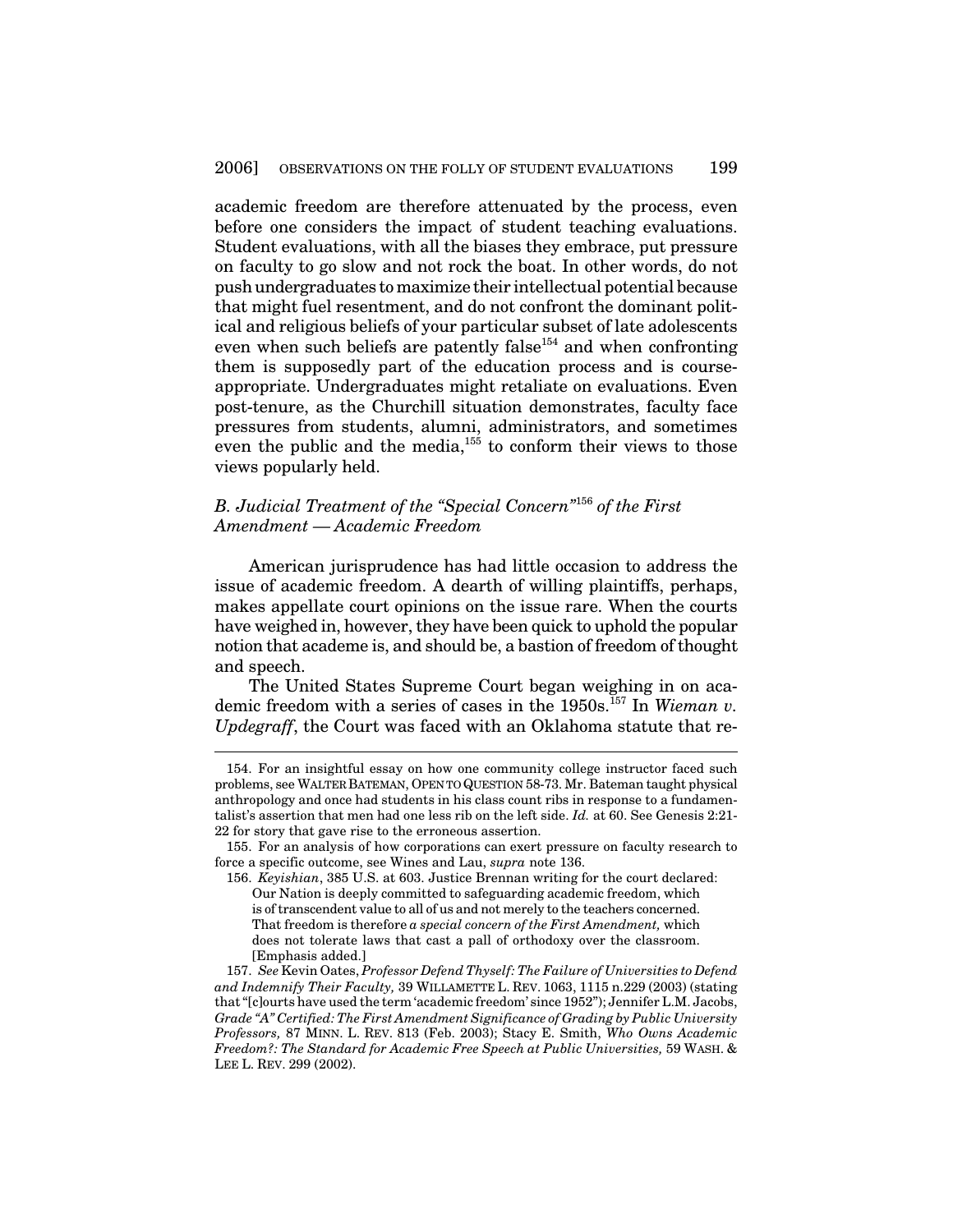quired all state employees take a loyalty oath, affirming that they were not Communists.<sup>158</sup> The case involved faculty and staff of the Oklahoma Agricultural and Mechanical College who refused to take the oath, and resulted when a private citizen filed suit to enjoin the state from paying salaries of the faculty and staff, an action authorized by the state statute. <sup>159</sup> The Supreme Court held that"indiscriminate classification of innocent with knowing activity" was an assertion of arbitrary power and overturned the statute.<sup>160</sup> In a concurring opinion joined by Justice Douglas, Justice Frankfurter wrote:

To regard teachers . . . as the priests of our democracy is therefore not to indulge in hyperbole. It is the special task of teachers to foster those habits of open-mindedness and critical inquiry which alone make for responsible citizens, who, in turn, make possible an enlightened and effective public opinion . . . [Teachers] cannot carry out their noble task if the conditions for the practice of a responsible and critical mind are denied to them . . . They must be free to sift evanescent doctrine, qualified by time and circumstance, from that restless, enduring process of extending the bounds of understanding and wisdom, to assure which the freedoms of thought, of speech, of inquiry, of worship are guaranteed by the Constitution of the United States against infraction by National or State government.<sup>161</sup>

Three years later, college professor Paul Sweezy found himself in the crosshairs of New Hampshire Attorney General Louis Wyman, who wanted to know if Sweezy had ever advocated the theory of dialectical materialism during lectures delivered at the University of New Hampshire. <sup>162</sup> Sweezy was subpoenaed to reveal his "personal political views, the investigation of his political activities, and, finally . . . the names of others with whom he was active . . . [as] part of the larger 'anticommunist' purge against militant trade unionists . . ." 163 Sweezy refused to answer the questions, observing that witnesses such as himself essentially only had two choices when faced with a subpoena such as the one he was facing.<sup>164</sup> His first option was to plead theFifth Amendment, an option he rejected because "one ofthe

<sup>158.</sup> Wieman v. Updegraff, 344 U.S. 183, 184-85 (1952).

<sup>159.</sup> *Id.*

<sup>160.</sup> *Id.* at 191.

<sup>161.</sup> *Id.* at 196-97 (Frankfurter, J., concurring).

<sup>162.</sup> John J. Simon,*Sweezy v. New Hampshire:the Radicalism of Principle*, MONTHLY REVIEW, Apr. 1, 2000, at 35, *available at* http://www.monthlyreview.org/400jjs.htm. 163. *Id.*

<sup>164.</sup> *See* Paul M. Sweezy, *Statement to the New Hampshire Attorney General*, MONTHLY REV., Apr. 1, 2000, at 37.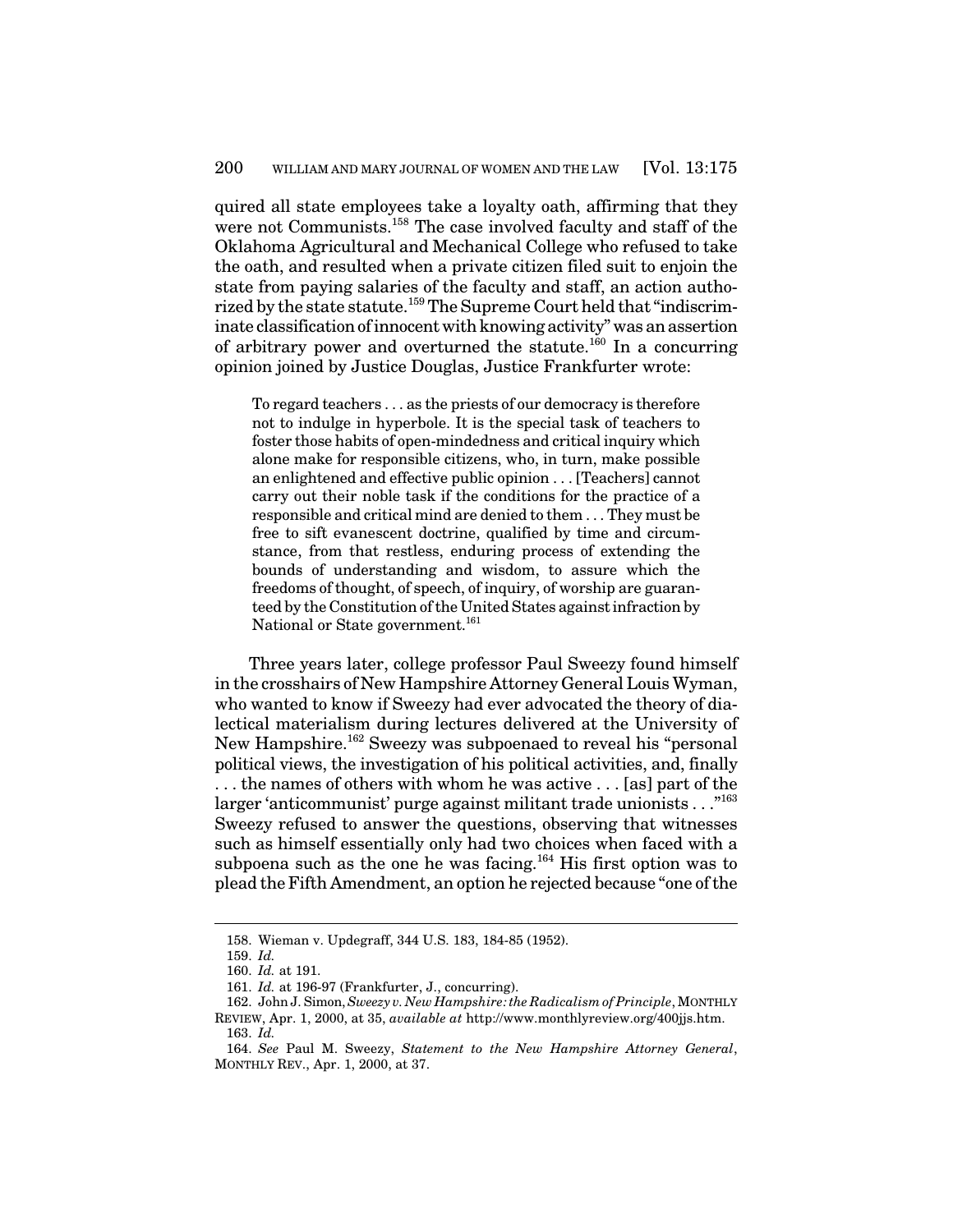noblest and most precious guarantees of freedom, won in the course of bitter struggles and terrible suffering, has been distorted in our own day to mean a confession of guilt, the more sinister because undefined and indeed undefinable."<sup>165</sup> The second option, and the one he chose, was to contest the "legitimacy of offensive questions" on constitutional grounds.<sup>166</sup> Sweezy was convicted of contempt for his refusal to answer questions, and he appealed his case to the Supreme Court.<sup>167</sup>

The Supreme Court, in a 6-2 decision in favor of Sweezy, observed that the power of legislative investigations should be "carefully circumscribed" when the investigation concerns "highly sensitive areas" such as "freedom of communication of ideas, particularly in the academic community." <sup>168</sup> The Court declared that the areas of academic freedom and political expression should be areas in which the government "should be extremely reticent to tread."<sup>169</sup> Most importantly, the Court added to the *Wieman* <sup>170</sup> understanding of academic freedom by writing:

No one should underestimate the vital role in a democracy thatis played by those who guide and train our youth. To impose any strait jacket upon the intellectual leaders in our colleges and universities would imperil the future of our Nation . . . Scholarship cannot flourish in an atmosphere of suspicion and distrust. Teachers and students must always remain free to inquire, to study and to evaluate, to gain new maturity and understanding; otherwise our civilization will stagnate and die.<sup>171</sup>

In the ensuing years, the Supreme Court invalidated an Arkansas statute requiring teachers to annually file an affidavit listing every organization to which they "belonged or regularly contributed within the preceding five years,"<sup>172</sup> a loyalty oath for all University of Washington employees,<sup>173</sup> a requirement that State University of New York faculty members swear that they had never been Communists, known as the Feinberg law,<sup>174</sup> a Maryland statute that required faculty to swear that they never advocated the "alteration" of the

<sup>165.</sup> *Id.*

<sup>166.</sup> *Id.*

<sup>167.</sup> Simon, *supra* note 162, at 37.

<sup>168.</sup> Sweezy v. N.H., 354 U.S. 234, 245 (1957).

<sup>169.</sup> *Id.* at 250.

<sup>170.</sup> *Weiman*, 344 U.S. at 183.

<sup>171.</sup> *Id.*

<sup>172.</sup> Sheldon v. Tucker, 364 U.S. 479 (1960).

<sup>173.</sup> Baggett v. Bullitt, 377 U.S. 360 (1964).

<sup>174.</sup> *Keyishian*, 385 U.S. at 589.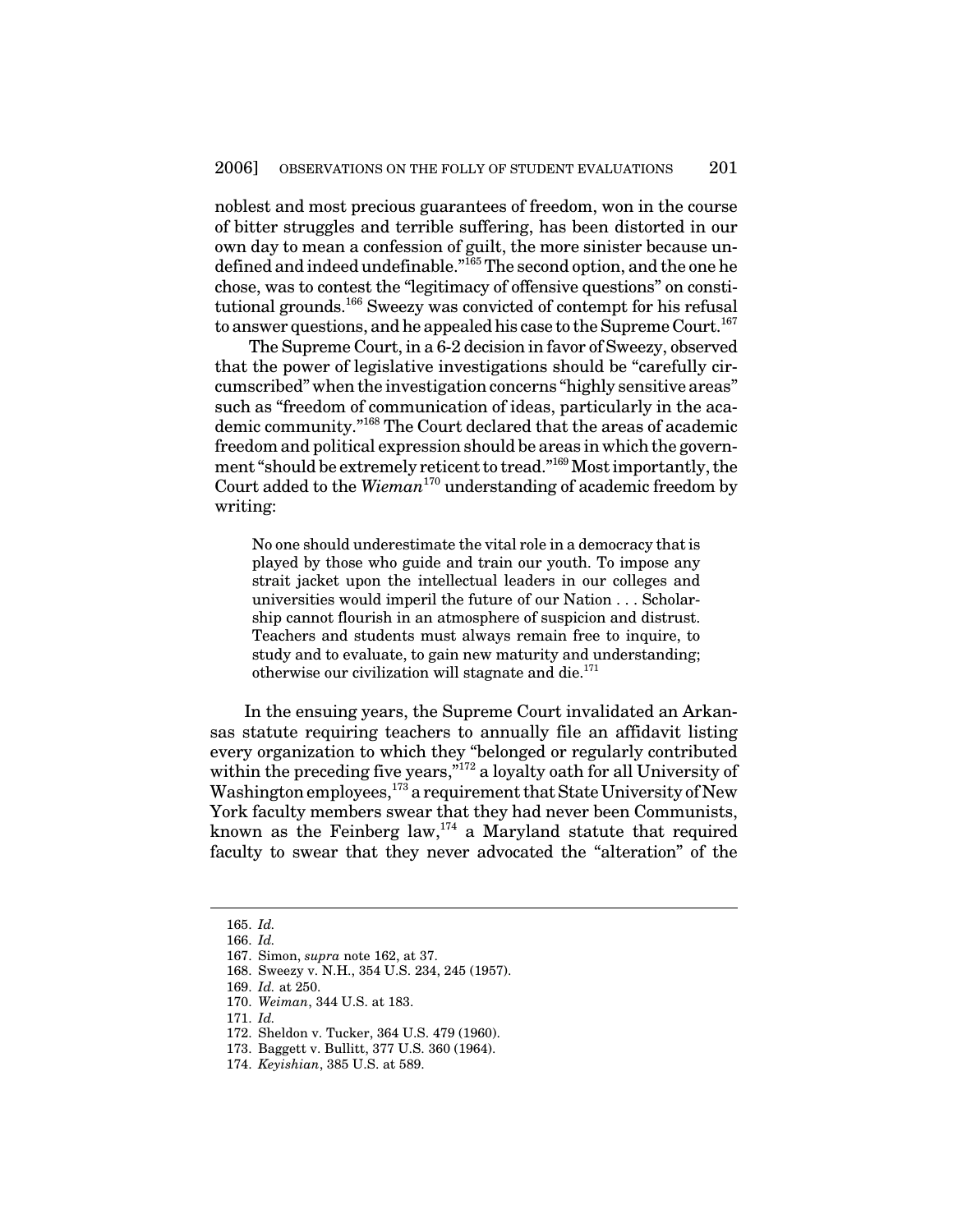United States government,<sup>175</sup> and an Arkansas statute<sup>176</sup> that made it illegal for teachers to teach the theory of evolution. The Court's jurisprudence also began to acknowledge that academic freedom was an important component of the University's freedom, and not just the faculty members' freedom. <sup>177</sup> Most recently, in a case upholding the University of Michigan Law School's use of race as a criterion in achieving a "critical mass"<sup>178</sup> of minority students, the Court has reaffirmed the view that academic freedom is a "special concern" of the First Amendment. 179

#### *C. Modern Academic Freedom Under Attack*

In spite of the Supreme Court's recognition of the special protection academic freedom deserves under the First Amendment, three recent cases, two of which were heard by the Supreme Court in the 2005 term, have the potential to reshape the boundaries of academic freedom. The three cases appear dissimilar on their face. In *Urofsky v. Gilmore*, 180 the issue surrounds the use of state-owned computers for accessing sexually-related materials. In *Garcetti v. Ceballos*, 181 retaliation actions against state employees for speech uttered in their capacities as state employees are at stake. Finally, in *Forum for Academic and Institutional Rights v. Rumsfeld*, 182 several law schools challenged a federal law that punishes law schools which bar military recruiters. While the factual situations in each case are different, the

178. Grutter v. Bollinger, 539 U.S. 306 (2003).

<sup>175.</sup> Whitehill v. Elkins, 389 U.S. 54 (1967).

<sup>176.</sup> Epperson v. Ark., 393 U.S. 97, 109 (1968). *But see* Minn. State Bd. for Community Colleges v. Knight, 465 U.S. 271, 273 (1984) (holding that faculty members' First and Fourteenth Amendment rights were not violated when the university conferred with only one teaching union, to which the plaintiffs did not belong, pursuant to state law).

<sup>177.</sup> *See, e.g.*, Regents of the Univ. of Mich. v. Ewing, 474 U.S. 214, 226 (1985) (holding academic freedom includes autonomous decision-making in ruling that University did not violate student's constitutional rights by refusing to allow him to retake a test). *But see* Univ. of Pa. v. EEOC, 493 U.S. 182 (1990) (holding that academic freedom and the First Amendment did not confer upon a university a right to withhold tenure review documents from EEOC subpoena during Title VII investigation).

<sup>179.</sup> Grutter, 539 U.S. at 324 (quoting Powell, J., Regents of the Univ. of Cal. v. Bakke, 438 U.S. 289, 312 (1978)). *But see id.* at 362 (Thomas, J., dissenting) (arguing the First Amendment and academic freedom did not create the right for universities to violate the Equal Protection Clause). For an excellent analysis of the First Amendment and its foundation for the *Grutter* decision, see Paul Horwitz, *Grutter's First Amendment*, 46 B.C. L. REV. 461 (2005).

<sup>180.</sup> Urofsky v. Gilmore, 216F.3d 401 (4th Cir. 2000), *cert. denied*, 531 U.S. 1070 (2001).

<sup>181.</sup> Garcetti v. Ceballos, No. 04-473, slip op. (U.S. 2005).

<sup>182.</sup> Forum for Academic & Institutional Rights v. Rumsfeld, 390 F.3d 219, 224 (3d Cir. 2004), *cert. granted,* 73 U.S.L.W. 3648 (U.S. May 2, 2005) (No. 04-1152).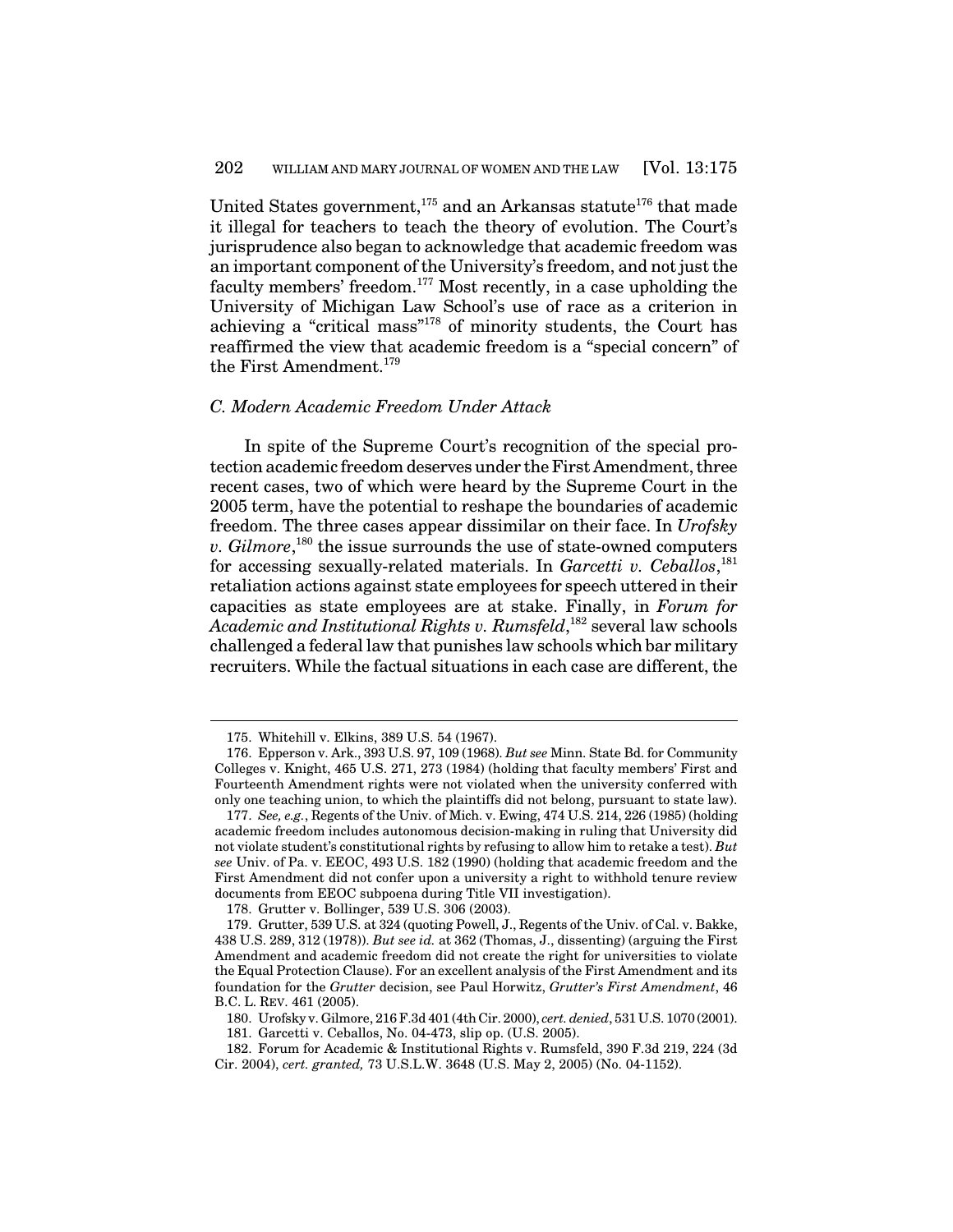resulting impact of each have startling implications for academic freedom.

In *Urofsky*, six professors from various public universities and colleges in Virginia filed suit challenging a Virginia state law that restricted state employees from using state-owned computers or networks to access or download sexually explicit materials without prior written consent from the state agency for which the employees worked (in this case, public colleges and universities). <sup>183</sup> The professors argued that they possessed a constitutional right to determine for themselves, "without the input of the university (and perhaps even contrary to the university's desires), the subjects of [their] research, writing, and teaching."<sup>184</sup> In dismissing this argument, the Fourth Circuit held that "to the extent the Constitution recognizes any right of 'academic freedom' above and beyond the First Amendment rights to which every citizen is entitled, the right inheres in the University, not in individual professors . . . . "<sup>185</sup> In his dissent, Justice Murnaghan pointed out that the statute would restrict professors from accessing "works of Toni Morrison and many themes found in Victorian poetry." <sup>186</sup> The fact that the statute also applies to email means that discussions by state professionals with their clients on abnormal sexual behaviors would also be implicated.<sup>187</sup> In September 2005, the Sixth Circuit joined the Fourth Circuit<sup>188</sup> in holding that any right of academic freedom belongs to the university and not to the individual faculty member.<sup>189</sup> This result seems to conflict with the Second Circuit, which has held that government administrators should not "discipline a college teacher for expressing controversial, even offensive, views lest a 'pall of orthodoxy' inhibit the free exchange of ideas in the classroom." <sup>190</sup> Until the issue of whether academic freedom rests with the faculty or the institution is clarified by the Supreme Court, faculty must labor under differing First Amendment standards depending on where they teach. As the Court declined to hear *Urofsky*, professors' struggle with this issue will continue.

The issue of how much protection the First Amendment affords public employees is revisited in *Garcetti. <sup>191</sup>* The plaintiff was a deputy

<sup>183.</sup> *Urofsky*, 216 F.3d at 404. For more on Urofsky, see Kate Williams, *Loss of Academic Freedom on the Internet: The Fourth Circuit's Decision in Urofsky v. Gilmore*, 21 REV. LITIG. 493 (2002).

<sup>184.</sup> *Urofsky*, 216 F.3d at 409-10.

<sup>185.</sup> *Id.* at 410.

<sup>186.</sup> *Id.* at 438.

<sup>187.</sup> *Id.* at 439.

<sup>188.</sup> *Id.*

<sup>189.</sup> *See* Johnson-Kurek v. Abu-Absi, 423 F.3d 590, 593 (6th Cir. 2005).

<sup>190.</sup> Vega v. Miller, 273 F.3d 460, 467 (2d Cir. 2001) (citing *Keyishian*, 385 U.S. at 603).

<sup>191.</sup> *Garcetti*, No. 04-473, slip op. (U.S. 2005).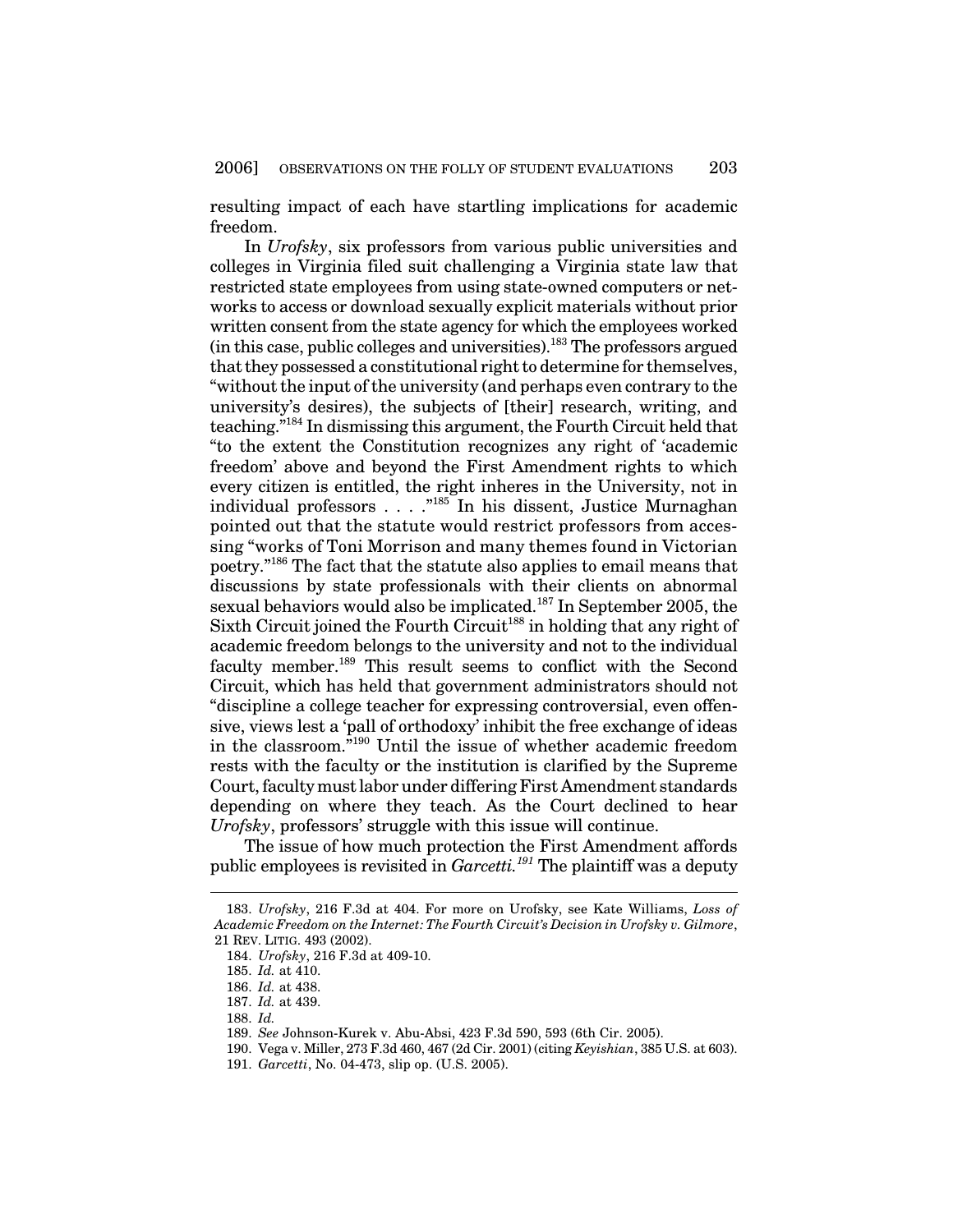district attorney who believed that the investigating police in a criminal case may have lied to obtain a search warrant. <sup>192</sup> The defense counsel subpoenaed the plaintiff to testify at a suppression hearing.  $^{193}$ The plaintiff alleges that after he testified, he was demoted and subject to other retaliatory actions. <sup>194</sup> A federal district court granted summary judgment to the defendants on the basis of governmental immunity. <sup>195</sup> A unanimous Ninth Circuit reversed, holding that absolute immunity only applied to the district attorney's office during litigation, and the actions taken against the plaintiff were administrative in nature, and therefore the prosecutor only had qualified immunity. $^{196}$ The Ninth Circuit went on to address the plaintiff's First Amendment claims. The Ninth Circuit applied Supreme Court precedents that first require a determination of whether the speech addresses a matter of public concern,<sup>197</sup> and if it does, whether the plaintiff's "interest in expressing himself outweighs the government's interestin promoting workplace efficiency and avoiding workplace disruption."<sup>198</sup>

The defendant's arguments in this case pose a clear threat to academic freedom. In essence, the defendant argues that speech made in routine reports or made in the performance of routine job functions is not protected by the First Amendment.<sup>199</sup> In an amicus brief filed on behalf of the California State Association of Counties, the Association wrote:

the looming, yet uncertain threat of federal judicial scrutiny may well chill the exercise of what otherwise be rational, effective management practices. In order to avoid liability in litigation, the public employer is likely to err on the side of foregoing corrective criticism of government while carrying out job duties. As a result, the government will retain workers who have been identified as ineffective or unsatisfactory. 200

<sup>192.</sup> *Id.* at 2-3.

<sup>193.</sup> *Id.* at 3.

<sup>194.</sup> *Id.*

<sup>195.</sup> *Id.*

<sup>196.</sup> *Ceballos*, 361 F.3d at 1183-85.

<sup>197.</sup> *Id.* at 1173 (citing Connick v. Myers, 461 U.S. 138, 145 (1983)).

<sup>198.</sup> *Id.* at 1173 (citing Rivero v. City & County of San Francisco, 316 F.3d 857, 865 (2002) (applying the test set forth in Pickering v. Bd. of Educ., 391 U.S. 563, 568 (1968))).

<sup>199.</sup> *Garcetti*, No. 04-473, slip op., at 3.

<sup>200.</sup> Tawney Saylor & Emily Withrow, Medill News Service, http://docket.medill. northwestern.edu/archives/002197.php (last visited Sept. 11, 2006).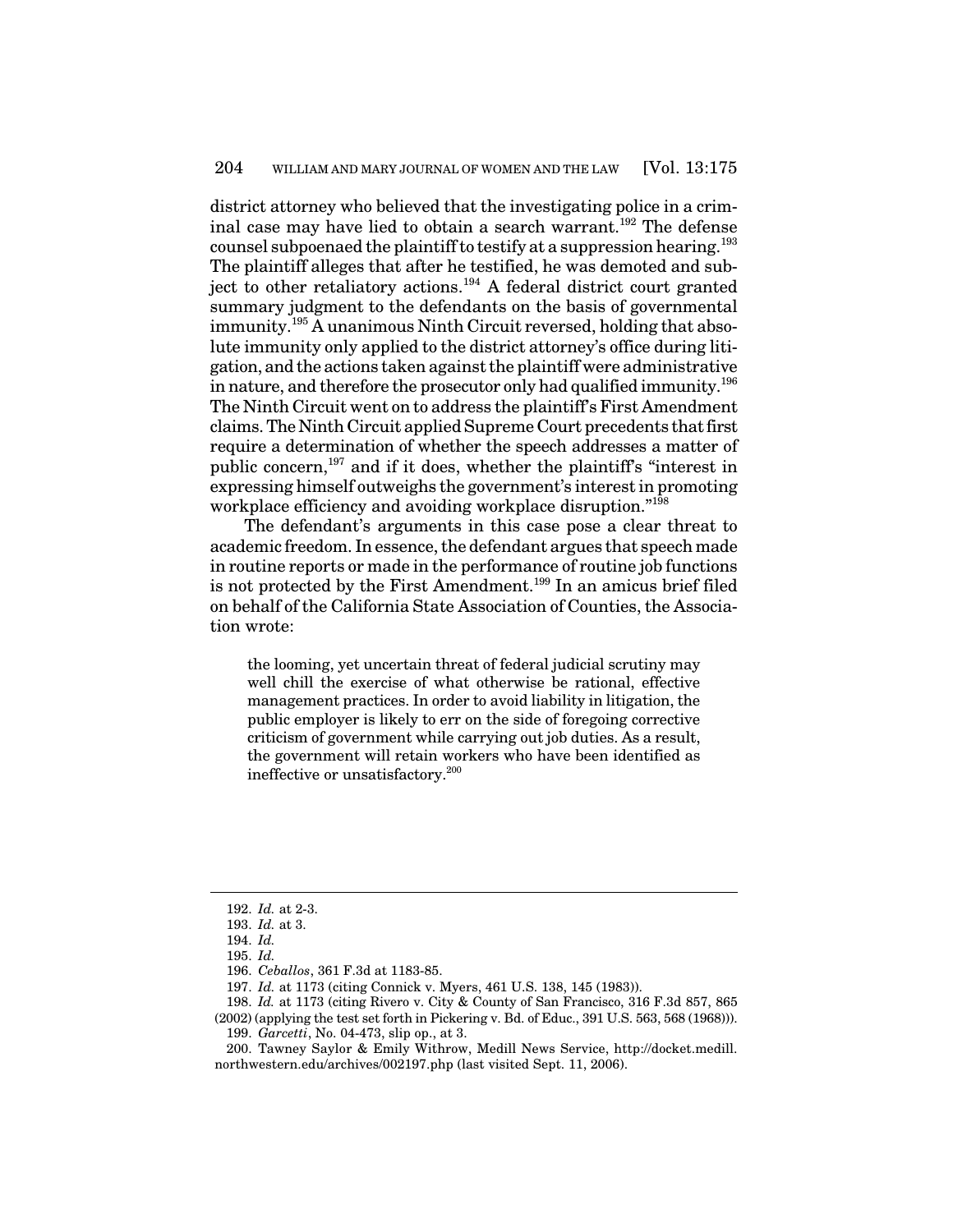As the AAUP stated in its amicus brief in support of the plaintiff,<sup>201</sup> adoption of the rule proposed by the defendants would introduce a perverse irony:

First Amendment academic freedom would extend *only* to those public statements on which faculty members were least well informed — matters that fell totally outside the fields in which they study and teach. Only those statements clearly beyond academic expertise would be considered 'matters of public concern.' 202

The Ninth Circuit squarely rejected adoption of a per se rule stripping all First Amendment protection from an employee's speech if it is made in the routine course of the employee's business: "Whether a job duty is routine or non-routine is a far less important factor for purposes of First Amendment analysis than the content of the public employee's speech." 203

This case was originally scheduled to be heard during the Court's  $2005$ - $2006$  term and oral arguments were heard on October  $11,2005.$   $^{\scriptscriptstyle 204}$ In early 2006, however, the Court took the extraordinary step of rescheduling the case so that newly sworn Justice Alito could participate in the decision. <sup>205</sup> This case was the only case rescheduled for a new round of oral arguments to allow Justice Alito to vote. 206 In ruling against the plaintiff, the Court held that "when public employees make statements pursuant to their official duties, the employees are not speaking as citizens for First Amendment purposes, and the Constitution does not insulate their communications from employer discipline." <sup>207</sup> The Court further held that Ceballos "did not speak as a citizen." 208

In *Rumsfeld v. FAIR*, the plaintiff was an association of thirty-six law schools and law faculties which do not permit military recruiters to recruit law students at their schools because of the military's policy on homosexuals. <sup>209</sup> The participating law schools challenged the

<sup>201.</sup> Brieffor The Thomas Jefferson Center for the ProtectionofFree Expression & The American Association of University Professors as Amici Curiae Supporting Respondent, Garcetti v. Ceballos, No. 04-473, slip op. (U.S. 2005).

<sup>202.</sup> *Id.* at 30.

<sup>203.</sup> *Ceballos*, 361 F.3d at 1177.

<sup>204.</sup> David Hudson Jr., *The Return of the Reargument: Supreme Court to Hear Again a Key Employee Free Speech Case*, ABA JOURNAL E-REPORT, Mar. 17, 2006, http://www. abanet.org/journal/ereport/m17employ.html.

<sup>205.</sup> *Id.*

<sup>206.</sup> *Id.*

<sup>207.</sup> *Garcetti*, No. 04-473, slip op., at 9.

<sup>208.</sup> *Id.*

<sup>209.</sup> Forum for Academic Freedom and Institutional Rights, Solomonresponse.org, http://www.law.georgetown.edu/solomon/joinFAIR.html (last visited Sept. 11, 2006).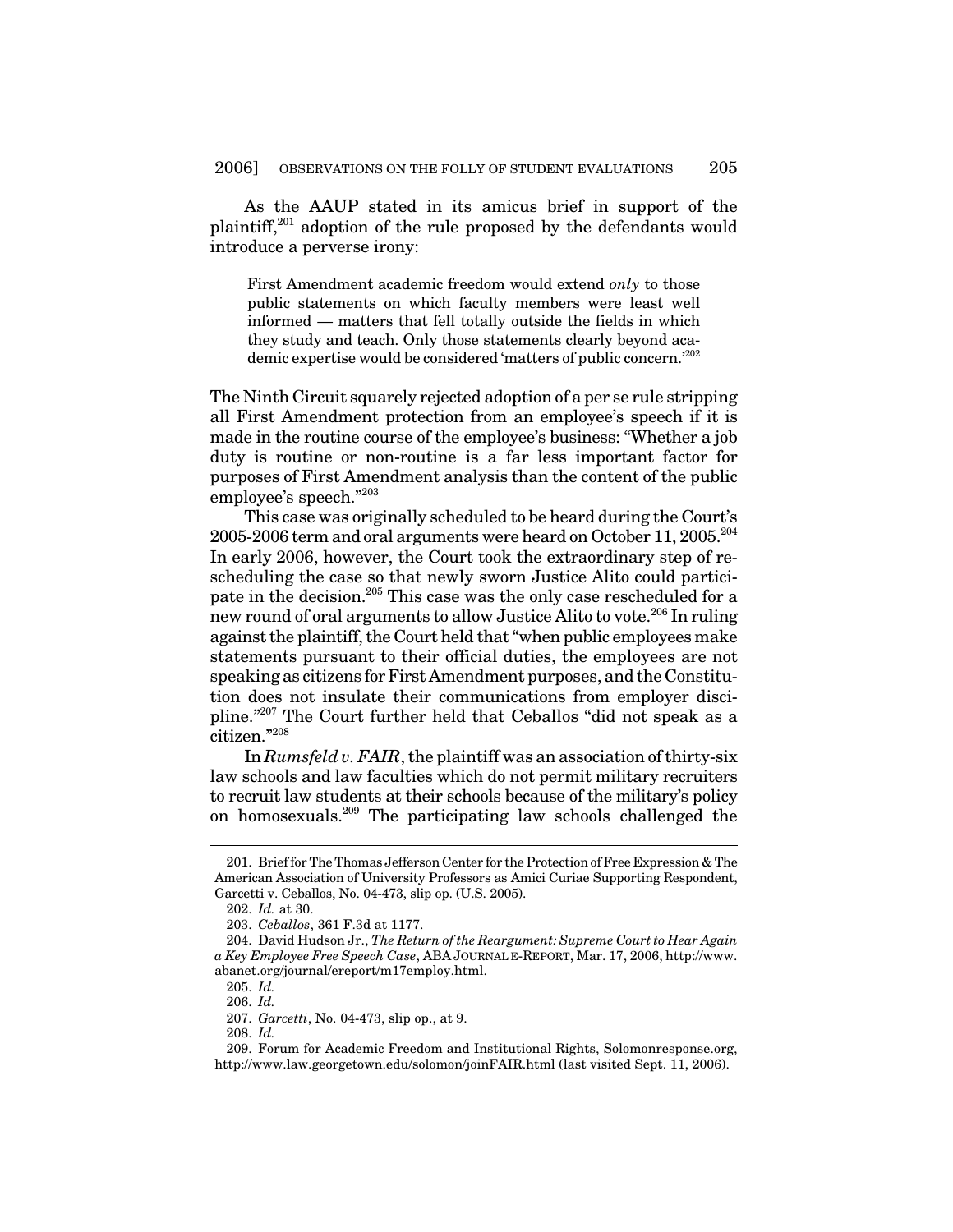constitutionality of the Solomon Amendment, a Congressional measure that threatened to eliminate federal funding to any school that continued to restrict military recruiter access to their students. $^{210}$ The Third Circuit Court of Appeals reversed the District Court's denial of the Association's motion for preliminary injunction, holding that FAIR had a "reasonable likelihood of success on the merits of its expressive association claim against the Solomon Amendment."<sup>211</sup> The court relied on *Boy Scouts of America v. Dale*, 212 in which the Supreme Court held that New Jersey's public accommodations law could not be used to force the Boy Scouts to accept a gay Scout leader. <sup>213</sup> The Third Circuit also held that the Solomon Amendment amounted to "compelled speech," a separate violation of the First Amendment.<sup>214</sup> The court held that if the law schools were forced "to comply with the Solomon Amendment, the law schools must affirmatively assist military recruiters in the same manner they assist other recruiters, which means they must propagate, accommodate, and subsidize the military's message." 215

A unanimous Supreme Court overturned the Third Circuit.<sup>216</sup> The Court addressed the expressive association issue by drawing the distinction that whereas the BSA was compelled to accept a gay member and leader, the law schools are not being required to accept the military as a member within their own ranks. 217 In addition, the Court pointed out that "[s]tudents and faculty are free to associate to voice their disapproval of the military's message."<sup>218</sup> In addressing the compelled speech issue, the Court concluded that the Solomon Amendment "does not dictate the content of the speech at all, which is only 'compelled' if, and to the extent, the school provides such speech for other recruiters." 219

Finally, attacks on academic freedom have originated within the legislative branch of government as well. Legislatures in California, 220

213. *Id.*

<sup>210.</sup> Linda Greenhouse, *Justices Accept a 'Don't Ask, Don't Tell' Recruiting Suit,* N.Y. TIMES, May 3, 2005, at A1.

<sup>211.</sup> Forum for Academic & Institutional Rights v. Rumsfeld, 390 F.3d 219, 230 (2004).

<sup>212.</sup> *Id.* at 230 (citing Boy Scouts of Am. v. Dale, 530 U.S. 640, 653 (2000)).

<sup>214.</sup> *FAIR*, 390 F.3d at 236.

<sup>215.</sup> *Id.*

<sup>216.</sup> Rumsfeld v. Forum for Academic & Institutional Rights, Inc., 04-1152, slip op. (U.S. 2006).

<sup>217.</sup> *Id.* at 19.

<sup>218.</sup> *Id.* at 20.

<sup>219.</sup> *Id.* at 12.

<sup>220.</sup> Lisa Petrillo, *Classroom Speech Bill Debated; Some Consider Measure Censorship of Professors,* SAN DIEGO UNION-TRIB., Mar. 23, 2005, http://www.signonsandiego.com/ news/northcountry/20050323\_9999\_1mi23freedom.htm.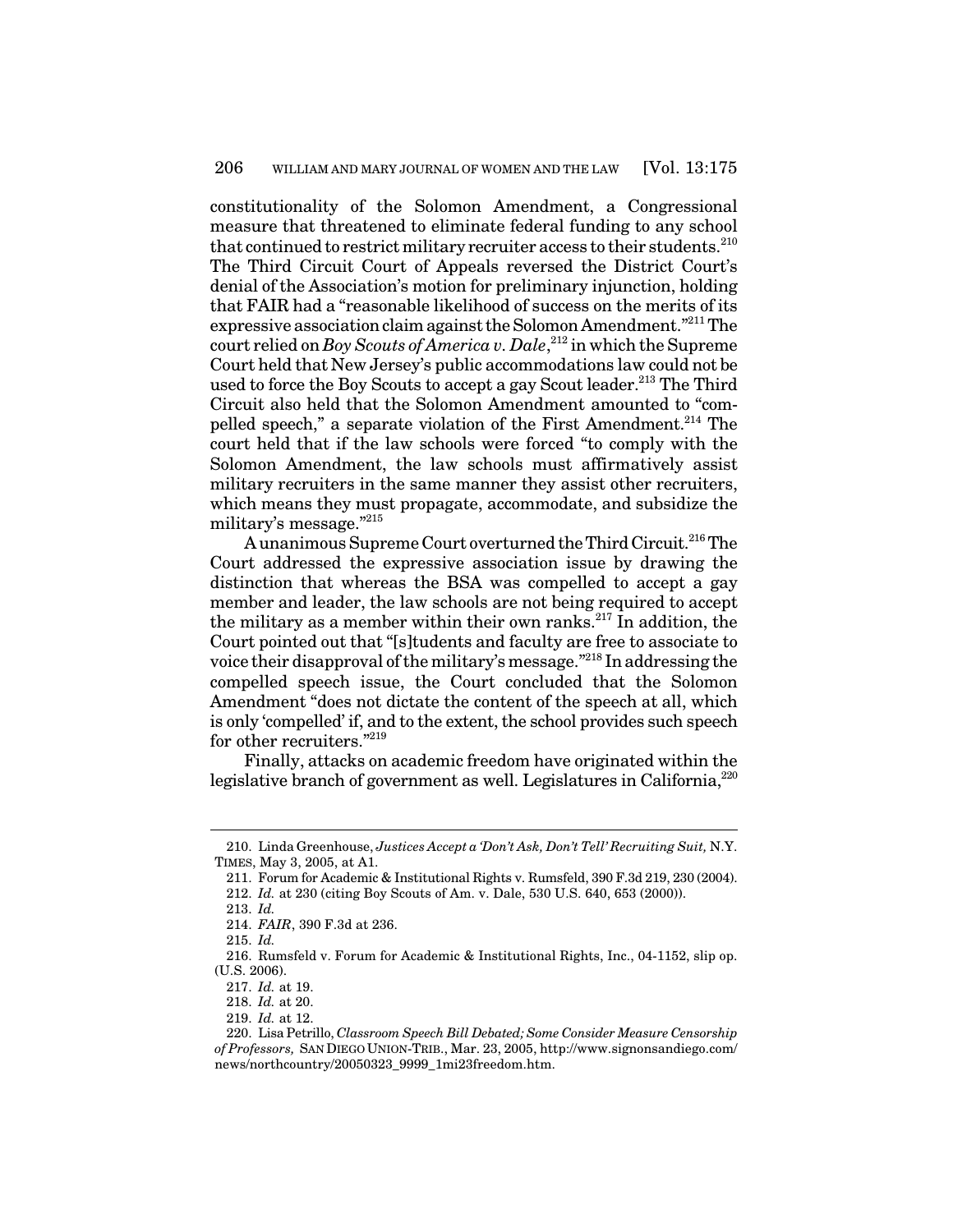Colorado,<sup>221</sup> Florida,<sup>222</sup> Georgia,<sup>223</sup> Indiana,<sup>224</sup> Kansas,<sup>225</sup> Maine,<sup>226</sup> Massachusetts, $^{227}$ Minnesota, $^{228}$ New York, $^{229}$ North Carolina, $^{230}$ Ohio, $^{231}$ Pennsylvania,<sup>232</sup> South Dakota,<sup>233</sup> Tennessee,<sup>234</sup> and Washington<sup>235</sup> have all deliberated bills calling for an "Academic Bill of Rights." For example, the Florida bill would set a "statewide standard that students can not be punished for professing beliefs with which their professors disagree."<sup>236</sup> On the federal level, some Congressional Republicans are pushing for a similar measure "to ensure that students hear 'dissenting viewpoints' in class and are protected from retaliation because of their politics or religion."<sup>237</sup> While ostensibly about academic freedom, these measures inject legislative oversight into what faculty members say in the classroom, at great expense to academic freedom.<sup>238</sup>

These recent Supreme Court cases, along with the movement for legislative oversight of higher education curricula, lead us to believe

225. *See* Posting of Josh Rosenau to Thoughts from Kansas blog, http://jgrr.blogspot. com/2006/04/academic-bill-of-rights.html (Apr. 2, 2006).

226. Ruth-Ellen Cohen, *BillSeeks EqualTreatmentfor ConservativeStudents,* BANGOR DAILY NEWS, Mar. 31, 2005, at B1.

227. H.R. 1234, 184th Gen. Ct., 2005-2006 Sess. (Ma. 2005).

228. Press release, Senator Michele Bachmann, Vandeveer and Bachmann Unveil 'Academic Bill of Rights' (Mar. 2, 2005), http://www.senate.leg.state.mn.us/caucus/rep/ membernews/2003/dist52/20030302\_academic\_bill\_of\_rights.htm.

229. Olivia Rosane, *Student Rights Bill Enters NY Legislatures,* UNIV.WIRE, Mar. 22, 2006, http://uwire.com/content//topnews032206001.html.

230. *A Truly Liberal Arts Education?*, GREENSBORO NEWS & RECORD, Apr. 11, 2005, at A10.

231. Reginald Fields, *Ohio Colleges Agree to Monitor Professors' Classroom Speech,* PLAIN DEALER (CLEVELAND), Sept. 16, 2005, at B2.

232. Bill Toland, *Hearing on Bias at Pa. Colleges Met with Jeers at Pitt,* PITTSBURGH POST-GAZETTE, Nov. 10, 2005, at B1.

233. Jennifer Jacobson, *Political-Bias Bill Passes S.D. House*, CHRON. HIGHER ED, Feb. 17, 2006, at A32.

234. H.R.J. 96, 104th Gen. Assem., 2005-2006 Sess. (Tn. 2005).

235. Anne Kim, *Don't Legislate Thought,* SEATTLE TIMES, May 15, 2004, at D4.

236. Vanlandingham, *supra* note 222.

237. June Kronholz, *Congress Wades Into Campus Politics,* WALL ST. J., Oct. 4, 2005, at A4.

238. University action to tailor faculty members' speech in order to keep donors happy is already a serious problem in higher education. *See, e.g.*, Daniel Golden, *In Religion Studies, Universities Bend To Views of Faithful,* WALL ST. J., Apr. 6, 2006, at A1.

<sup>221.</sup> Peggy Lowe, *Accord on Academic Freedom Hailed; Higher-Ed Officials, Legislators Negotiate for Political Diversity,* ROCKY MTN. NEWS, Mar. 19, 2004, at 30A. 222. James Vanlandingham, *Capitol Bill Aims to Control Leftist Profs*, INDEPENDENT

FLORIDA ALLIGATOR, Mar. 23, 2005, http://www.alligator.org/pt2/050323 freedom.php.

<sup>223.</sup> Beth Quimby, *What is Academic Freedom? College Students Clash over Efforts to Give Conservative Viewpoints More Weightin Classrooms*, MAINESUNDAYTELEGRAM, June 12, 2005, at A1.

<sup>224.</sup> Seth Slabaugh, *Bill Seeks to Stop Political 'Bias' at BSU,* STAR PRESS, Jan. 25, 2005, http://www.studentsforacademicfreedom.org/archive2005/January2005/BallState 012505.html.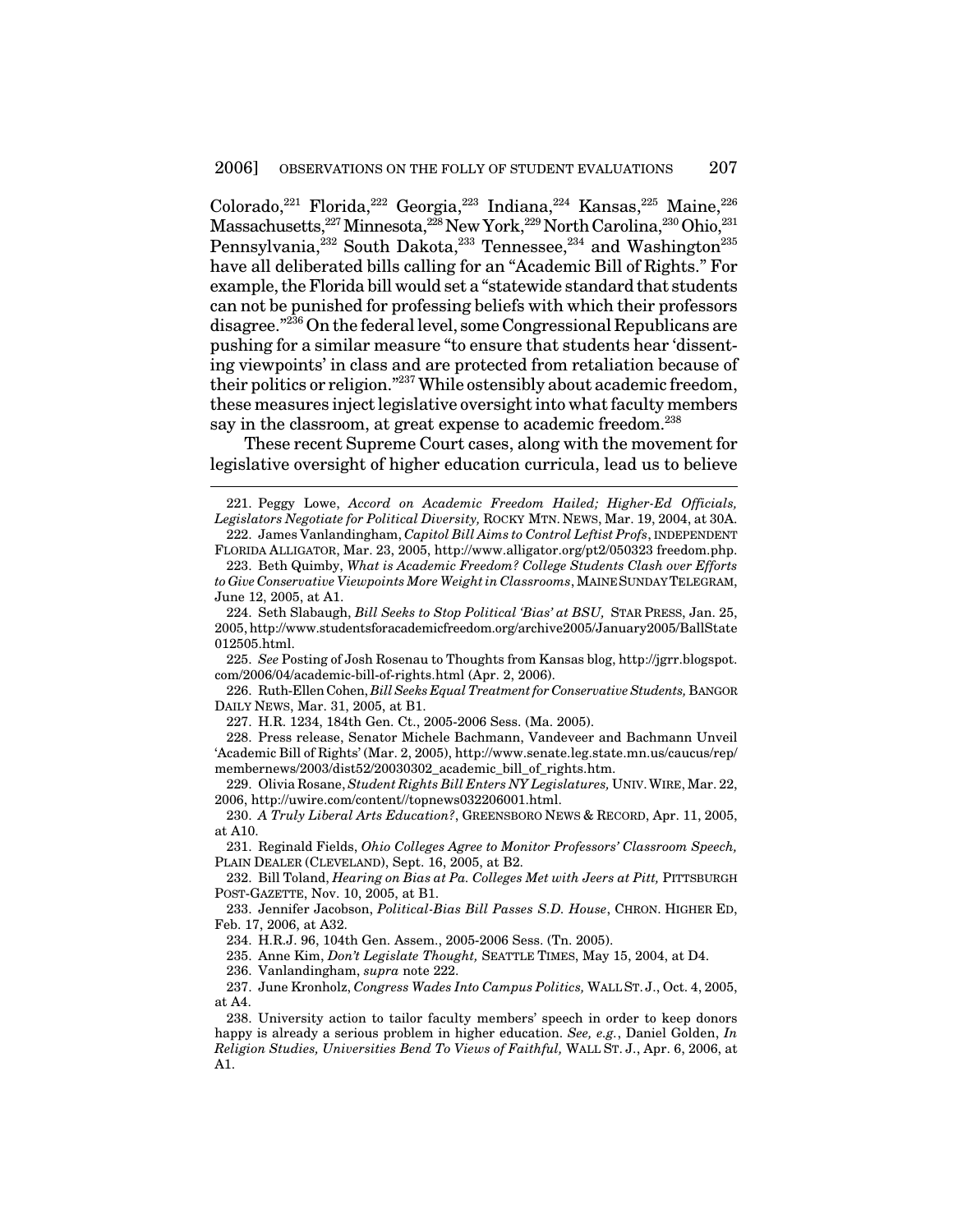thatFirst Amendment protection of academic freedom, formulated as recently as *Grutter*, 239 is very much at risk. More problematically, without this protection, university administrators gain more discretion to use student teaching evaluations improperly.

# III. CIVIL RIGHTS STATUTES AS POSSIBLE ALTERNATIVE THEORIES

Title VII of the 1964 Civil Rights Act<sup>240</sup> applies to private employers with 15 or more employees and to state governments. The use of student evaluation numbers, particularly if normed, would seem to be an illustration of disparate impact (neutral on their face but statistically discriminatory in impact on protected groups). Research could support a finding that such normed use of student evaluations discriminate against women, Asians, and older people. In addition to Title VII, there is also Title IX of the 1964 Civil Rights Act, as amended primarily in 1972, that covers all educational institutions receiving federal financial aid. 241

The Civil Rights Restoration Act of 1987 prohibits discrimination based upon race, color, religion, sex, national origin, age, and handicap and again covers all educational institutions receiving federal funds.<sup>242</sup> Finally, — maybe too obvious — The Equal Pay Act of 1963 outlaws sex differences in pay for substantially equal work.<sup>243</sup> It could be a violation of all of these laws if the department or college used normed student evaluations to distribute either merit or discretionary pay on the basis of anonymous, unvalidated student numbers, which discriminate based on race or sex.

Initially, our interest was in the issue of whether the use of normed student evaluations presented First Amendment and Academic Freedom issues. However, the current decisions at the U.S. Circuit Court level, especially *Urofsky,* 244 and at the Supreme Court level, especially *Garcetti*,<sup>245</sup> raise the specter of a vastly reduced interpretation limiting Academic Freedom to the institutions. With such case law in the circuits and in light of the Supreme Court's reluctance to grant certiorari and its recentjurisprudence, use of civil rights statutes may be an important alternative theory for plaintiffs to consider. However, an extensive review of possible applications of this theory is beyond the scope of this article.

<sup>239.</sup> *Grutter*, 539 U.S. at 306.

<sup>240.</sup> Civil Rights Act of 1964, 42 U.S.C. § 2000e-15 (1976).

<sup>241.</sup> Civil Rights Act of 1964, 20 U.S.C. § 1681(a) (1972).

<sup>242.</sup> Civil Rights Restoration Act of 1987, 42 U.S.C. § 2000d-4a (1987).

<sup>243.</sup> Equal Pay Act of 1963, 29 U.S.C. § 206(d) (1963).

<sup>244.</sup> *Urofsky*, 216 F. 3d, *cert. denied,* 531 U.S. at 1070.

<sup>245.</sup> *Garcetti*, No. 04-473, slip op.